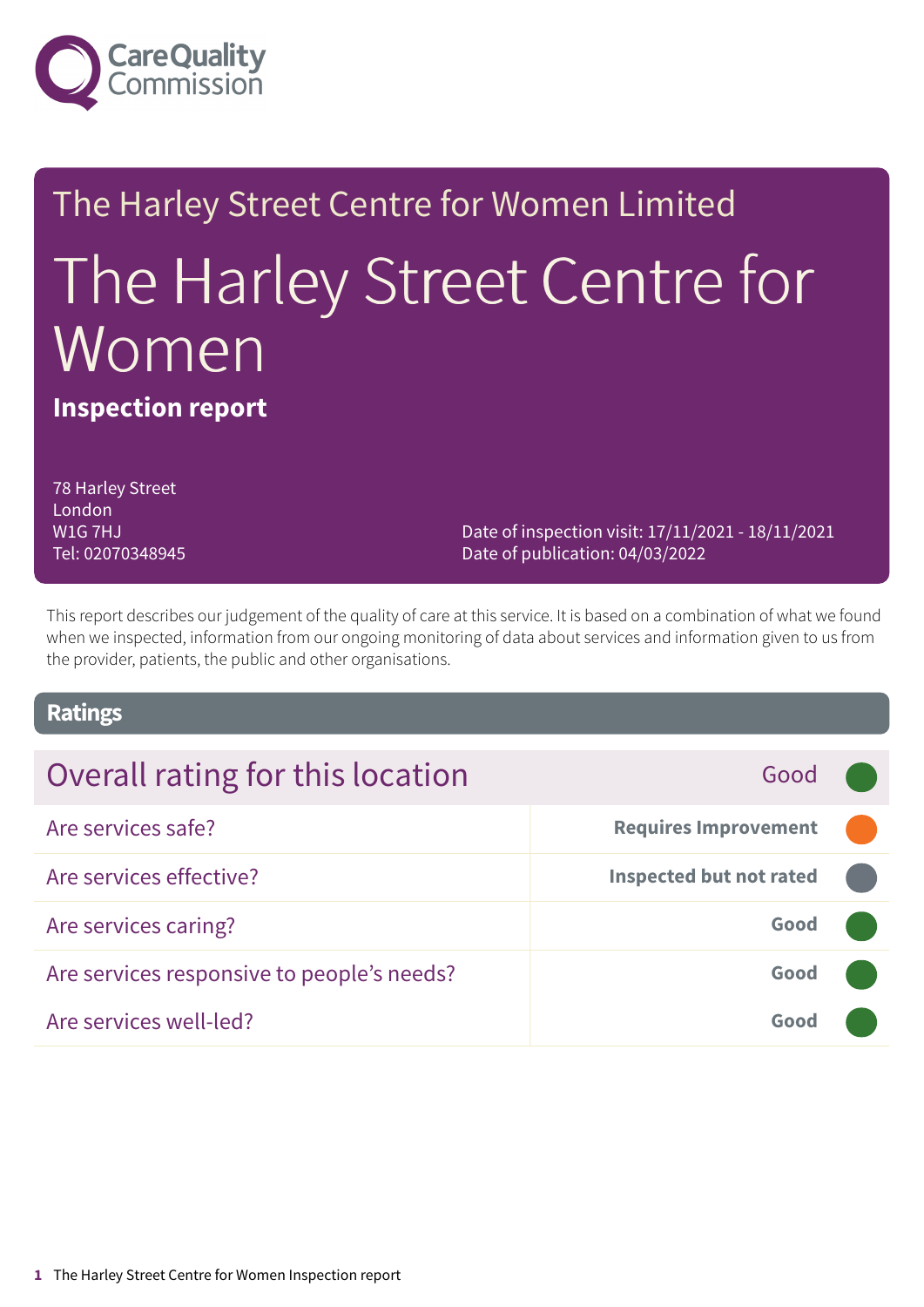### **Overall summary**

We rated this service for the first time. We rated it as good because:

- **The service provided mandatory training and monitored if staff completed their training. Staff understood** how to protect patients from abuse. Staff had training on how to recognise and report abuse. The service **controlled infection risk well. The design, maintenance and use of facilities, premises and equipment kept people safe. The service had enough staff with the right qualifications, skills, training and experience to keep patients safe from avoidable harm and to provide the right care and treatment. The service used systems and processes to safely prescribe, administer, record and store medicines. Incidents were recorded and managed appropriately.**
- **The service provided care and treatment based on national guidance and evidence-based practice. Staff monitored the effectiveness of care and treatment. The service made sure staff were competent for their roles. Managers appraised staff's work performance and held supervision meetings with them to provide support and development. Staff worked together as a team to benefit patients. Staff gave patients practical support and advice to lead healthier lives. Staff supported patients to make informed decisions about their care and treatment.**
- **Staff treated patients with compassion and kindness, respected their privacy and dignity, and took account of their individual needs. Staff provided emotional support to patients, families and carers to minimise their distress. They understood patients' personal, cultural and religious needs. Staff supported patients, families and carers to understand their condition and make decisions about their care and treatment.**
- $\cdot$  The service planned and provided care in a way that met the needs of people who used the service. The **service was inclusive and took account of patients' individual needs and preferences. People could access** the service when they needed it and received the right care promptly. It was easy for people to give **feedback and raise concerns about care received.**
- Leaders understood and managed the priorities and issues the service faced. The service had a vision for **what it wanted to achieve. Staff felt respected, supported and valued. The service had an appropriate governance system. Staff identified and escalated relevant risks and issues and identified actions to reduce their impact. The information systems were secure. Leaders actively and openly engaged with patients and staff.**

#### However:

- **Records were not stored in an organised manner in line with professional guidance.**
- **Some staff were not aware of the provider's internal procedure in handling a deteriorating patient, but were instead following the procedure of the hospital the provider rented space from.**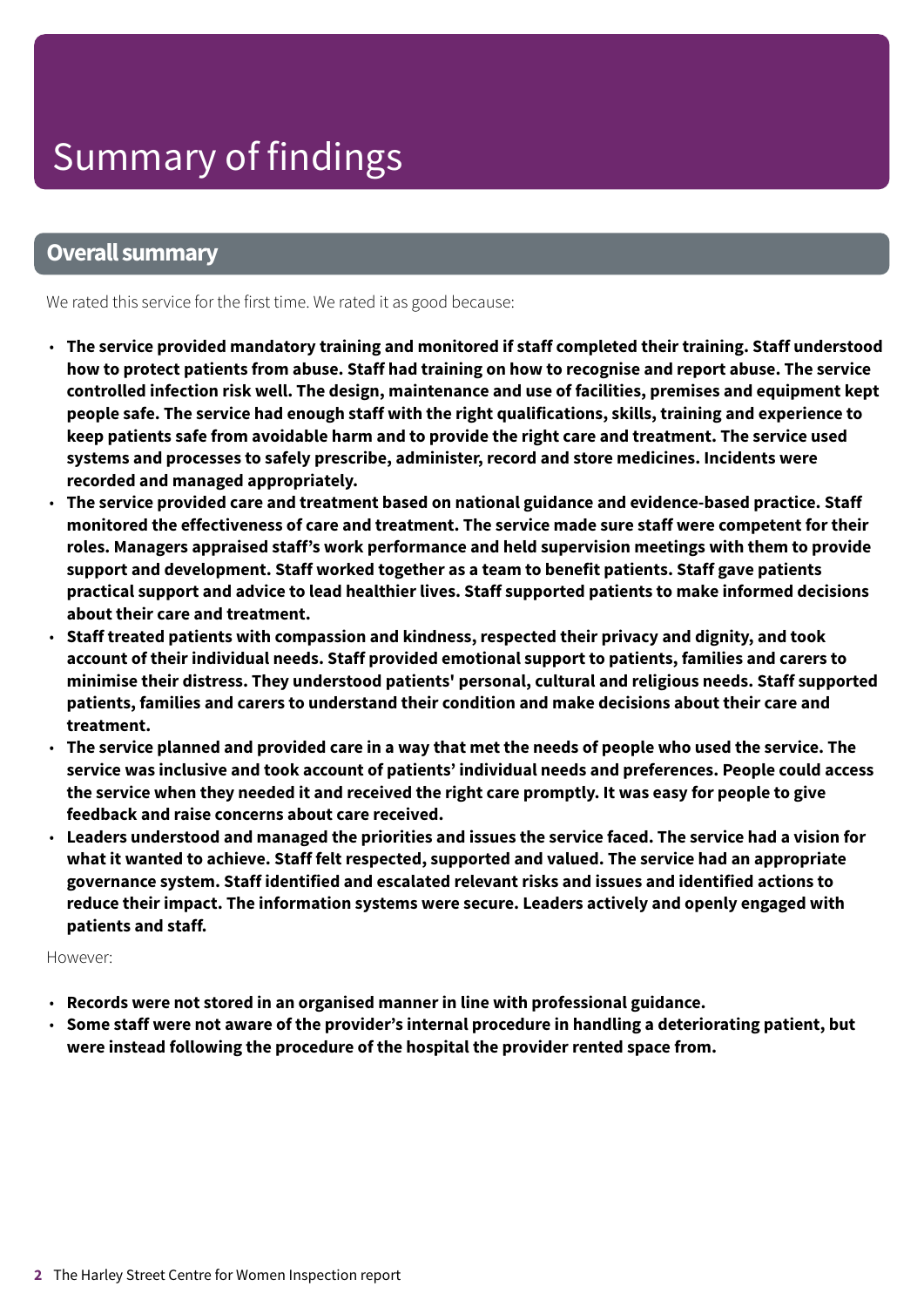### **Our judgements about each of the main services**

**Outpatients Good** 

### **Service Rating Summary of each main service**

We rated this service for the first time. We rated it as good because:

- **The service provided mandatory training and monitored if staff completed their training. Staff understood how to protect patients from abuse. Staff had training on how to recognise and report abuse. The service controlled infection risk well. The design, maintenance and use of facilities, premises and equipment kept people safe. The service had enough staff with the right qualifications, skills, training and experience to keep patients safe from avoidable harm and to provide the right care and treatment. The service used systems and processes to safely prescribe, administer, record and store medicines. Incidents were recorded and managed appropriately.**
- **The service provided care and treatment based on national guidance and evidence-based practice. Staff monitored the effectiveness of care and treatment. The service made sure staff were competent for their roles. Managers appraised staff's work performance and held supervision meetings with them to provide support and development. Staff worked together as a team to benefit patients. Staff gave patients practical support and advice to lead healthier lives. Staff supported patients to make informed decisions about their care and treatment.**
- **Staff treated patients with compassion and kindness, respected their privacy and dignity, and took account of their individual needs. Staff provided emotional support to patients, families and carers to minimise their distress. They understood patients' personal, cultural and religious needs. Staff supported patients, families and carers to understand their condition and make decisions about their care and treatment.**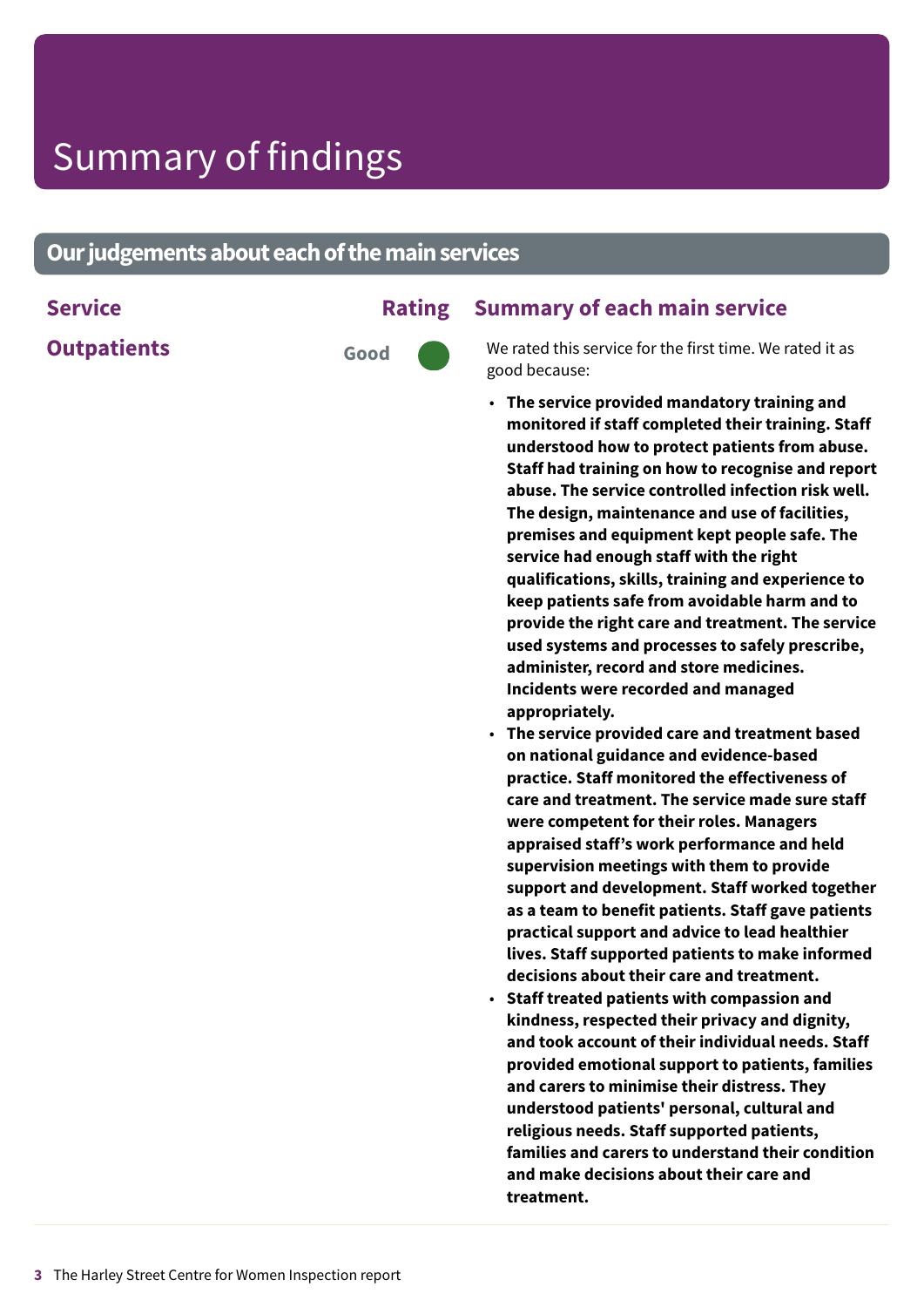- **The service planned and provided care in a way that met the needs of people who used the service. The service was inclusive and took account of patients' individual needs and preferences. People could access the service when they needed it and received the right care promptly. It was easy for people to give feedback and raise concerns about care received.**
- **Leaders understood and managed the priorities and issues the service faced. The service had a vision for what it wanted to achieve. Staff felt respected, supported and valued. The service had an appropriate governance system. Staff identified and escalated relevant risks and issues and identified actions to reduce their impact. The information systems were secure. Leaders actively and openly engaged with patients and staff.**

However:

• **Records were not stored in an organised manner in line with professional guidance.**

We rated this service as good because it was effective, caring, responsive, and well-led although safety requires improvement.

We rated this service for the first time. We rated it as good because:

• **Records related to diagnostic imaging were kept in an organised manner in line with professional guidance. The service provided mandatory training and monitored if staff completed their training. Staff understood how to protect patients from abuse. Staff had training on how to recognise and report abuse. The service controlled infection risk well. The design, maintenance and use of facilities, premises and equipment kept people safe. The service had enough staff with the right qualifications, skills, training and experience to keep patients safe from avoidable harm and to provide the right care and treatment. The service used systems and processes to safely prescribe, administer, record and store medicines. Incidents were recorded and managed appropriately.**

**Diagnostic imaging**

**Good –––**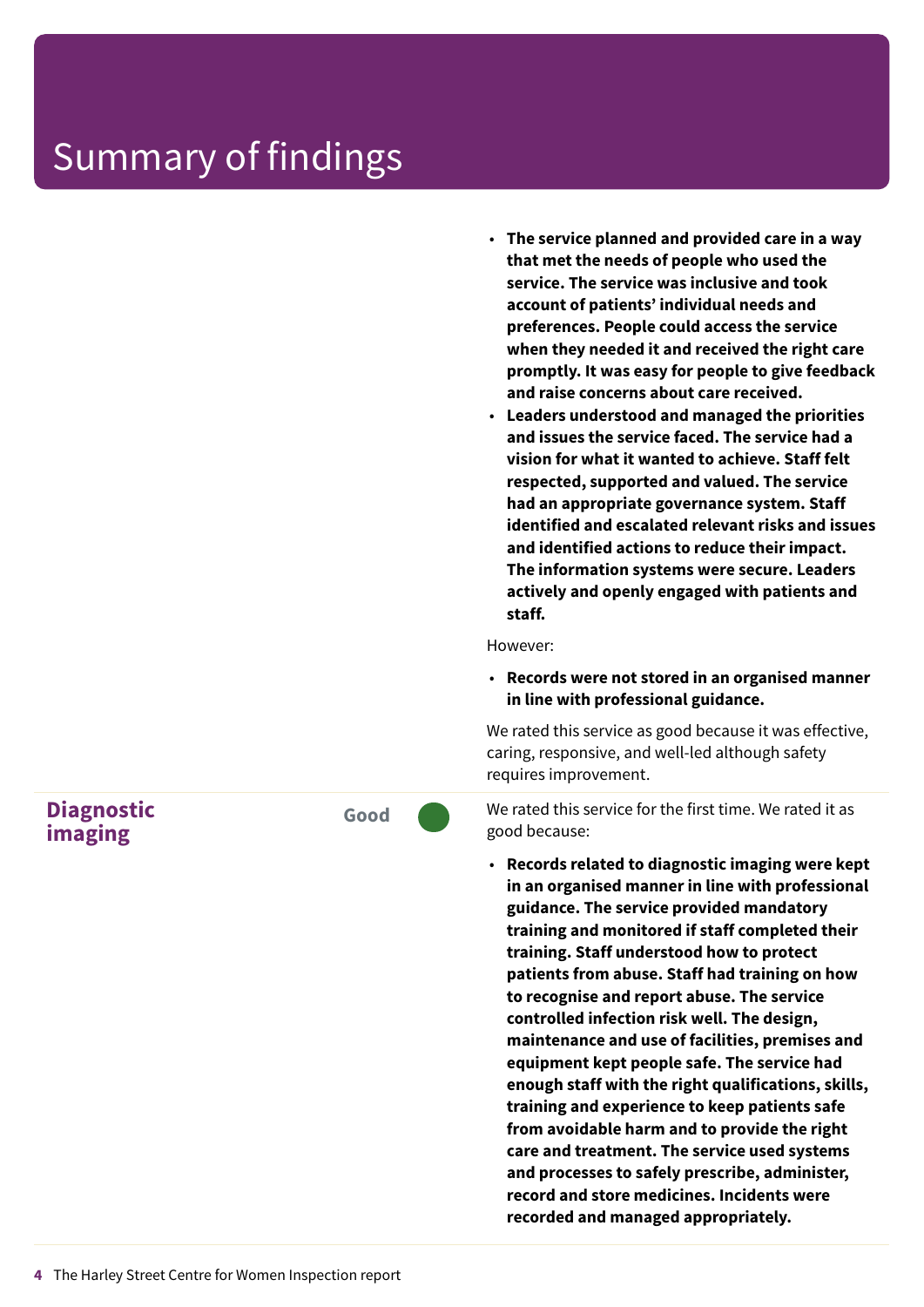- **The service provided care and treatment based on national guidance and evidence-based practice. Staff monitored the effectiveness of care and treatment. The service made sure staff were competent for their roles. Managers appraised staff's work performance and held supervision meetings with them to provide support and development. Staff worked together as a team to benefit patients. Staff gave patients practical support and advice to lead healthier lives. Staff supported patients to make informed decisions about their care and treatment.**
- **Staff treated patients with compassion and kindness, respected their privacy and dignity, and took account of their individual needs. Staff provided emotional support to patients, families and carers to minimise their distress. They understood patients' personal, cultural and religious needs. Staff supported patients, families and carers to understand their condition and make decisions about their care and treatment.**
- **The service planned and provided care in a way that met the needs of people who used the service. The service was inclusive and took account of patients' individual needs and preferences. People could access the service when they needed it and received the right care promptly. It was easy for people to give feedback and raise concerns about care received.**
- **Leaders understood and managed the priorities and issues the service faced. The service had a vision for what it wanted to achieve. Staff felt respected, supported and valued. The service had an appropriate governance system. Staff identified and escalated relevant risks and issues and identified actions to reduce their impact. The information systems were secure. Leaders actively and openly engaged with patients and staff.**

Diagnostic imaging is a smaller proportion of hospital activity. The main service was outpatients Where arrangements were the same, we have reported findings in the outpatient section.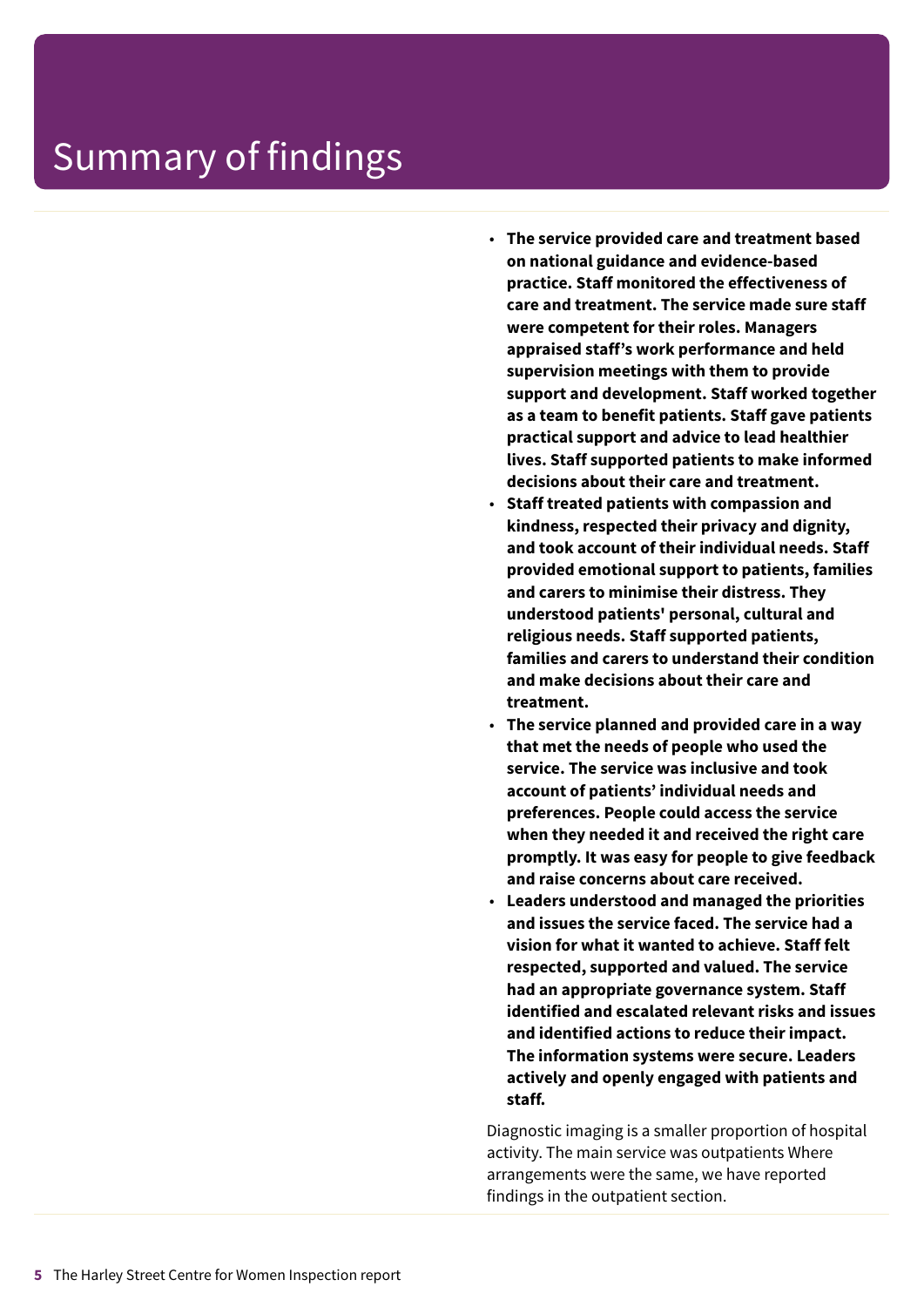We rated this core service as good because it was safe, effective, caring, responsive and well-led.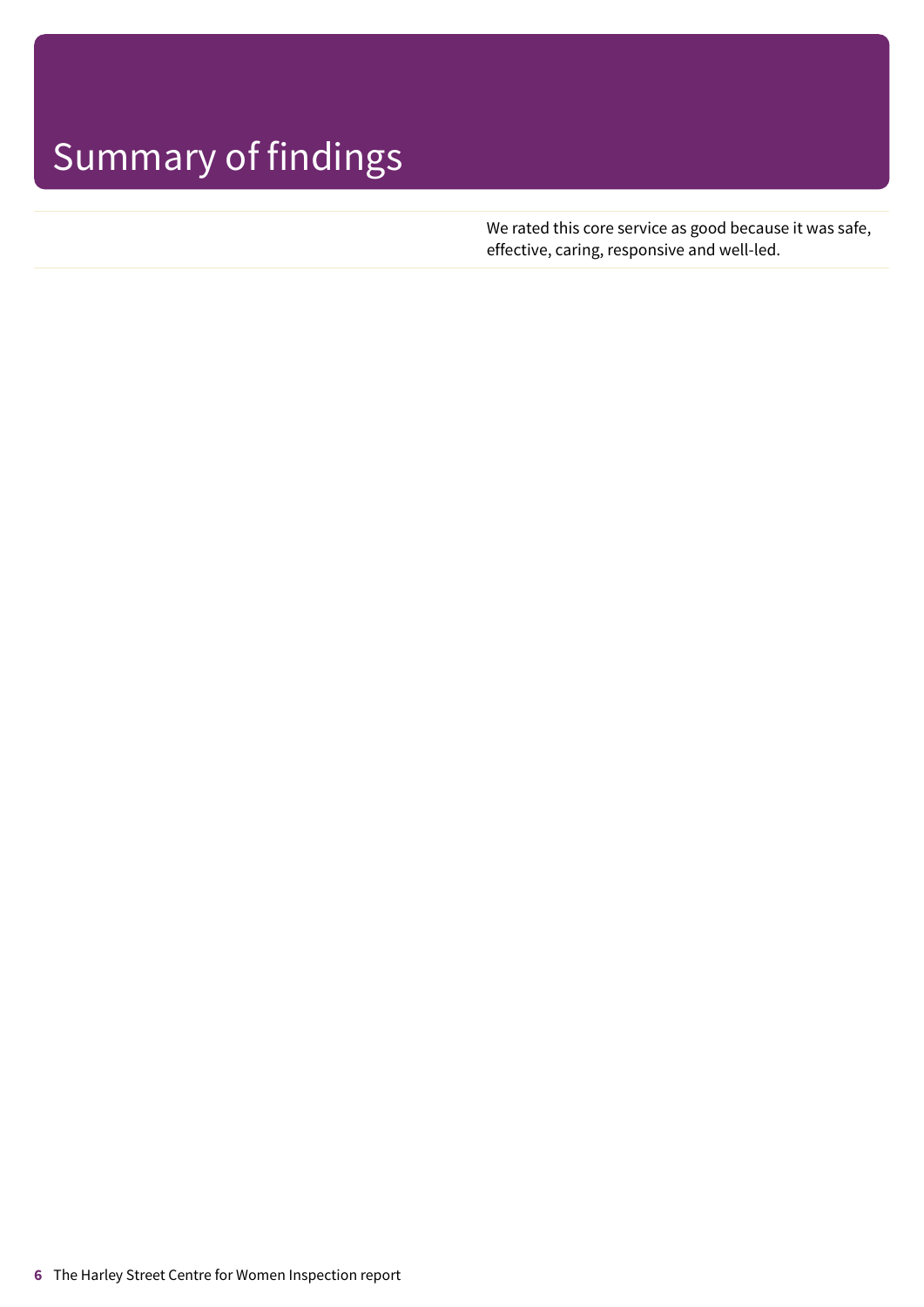### **Contents**

| Summary of this inspection                           | Page |
|------------------------------------------------------|------|
| Background to The Harley Street Centre for Women     | 8    |
| Information about The Harley Street Centre for Women | 8    |
| Our findings from this inspection                    |      |
| Overview of ratings                                  | 10   |
| Our findings by main service                         |      |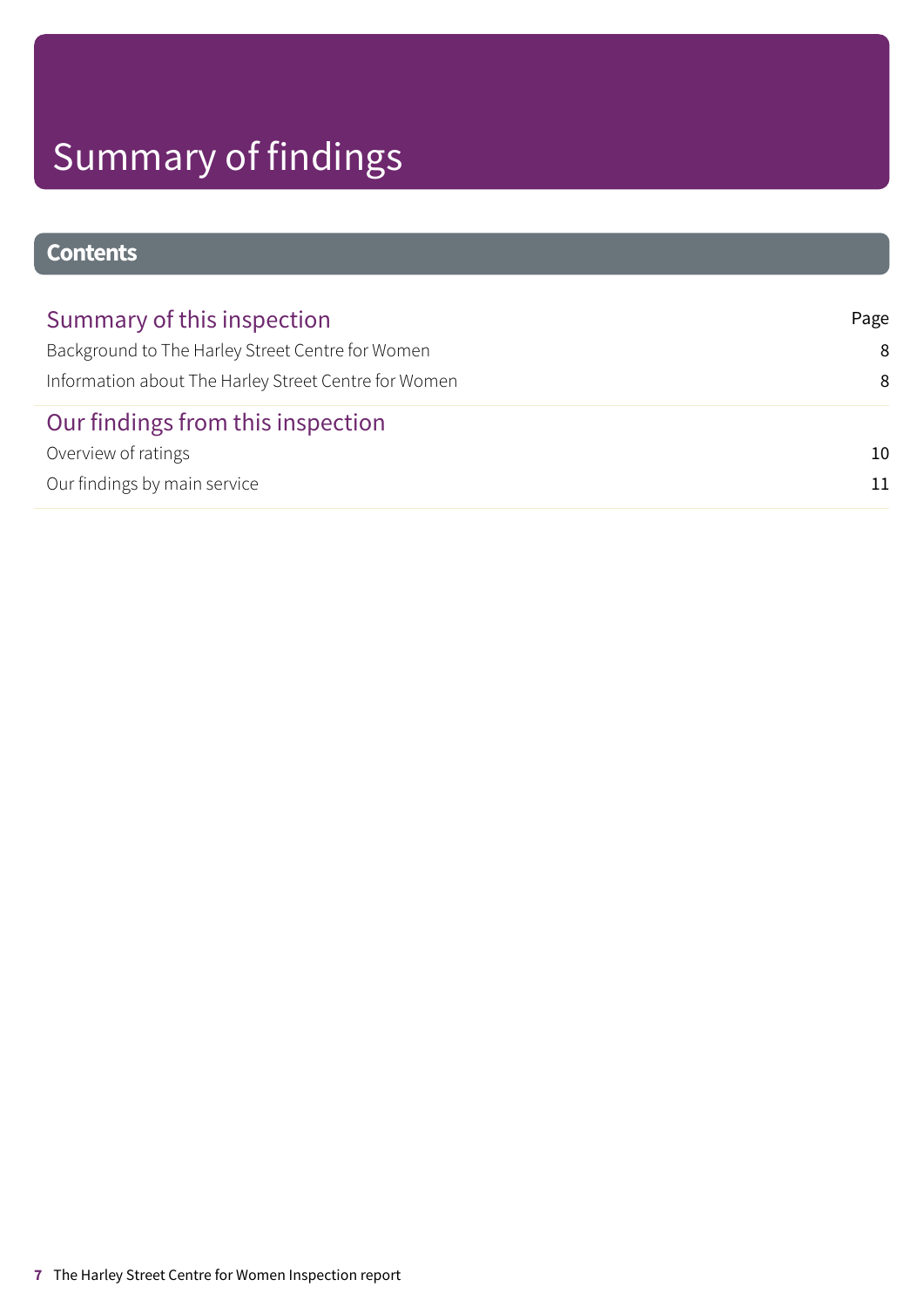### <span id="page-7-0"></span>**Background to The Harley Street Centre for Women**

The Harley Street Centre for Women is a small independent health service which specialises in women's reproductive health, gynaecological health and care during pregnancy. All care provided at the service was consultant led. The service operated on the second floor of 78 Harley Street, London which the service rented from an external independent health hospital provider. The service offered outpatient consultation services and ultrasound pregnancy scans. The service only saw patients aged 18 and upwards.

For the period of November 2020 to October 2021 the service conducted;

- 2329 outpatient consultations
- 1640 ultrasound scans

The service is registered for the following regulated activities:

- Treatment of disease, disorder and injury.
- Diagnostic and screening procedures.
- Maternity and Midwifery services
- Family Planning

The service has had a registered manager in place since it first registered in 2013. This was our first inspection of this service since it registered. The service had a total of 16 staff with 10 being consultants, four administrative staff, one phlebotomist and one practice manager.

The main service provided by this hospital was outpatient consultations. Where our findings on outpatients – for example, management arrangements – also apply to other services, we do not repeat the information but cross-refer to the outpatient service.

### <span id="page-7-1"></span>**Howwecarriedoutthis inspection**

This inspection was carried out by a CQC inspector and a specialised advisor. It was overseen by an inspection manager and the head of hospital inspection, Nicola Wise. We spoke to six members of staff on the day of the inspection which included; managerial staff, medical staff and administrative staff. We observed the care and treatment of patients. We spoke to three patients. We visited all areas of the location which included; waiting areas, clinical rooms, offices and toilet facilities. We reviewed 10 patient records.

You can find information about how we carry out our inspections on our website: https://www.cqc.org.uk/what-we-do/ how-we-do-our-job/what-we-do-inspection.

### **Areas forimprovement**

Action the service MUST take is necessary to comply with its legal obligations. Action a trust SHOULD take is because it was not doing something required by a regulation but it would be disproportionate to find a breach of the regulation overall, to prevent it failing to comply with legal requirements in future, or to improve services.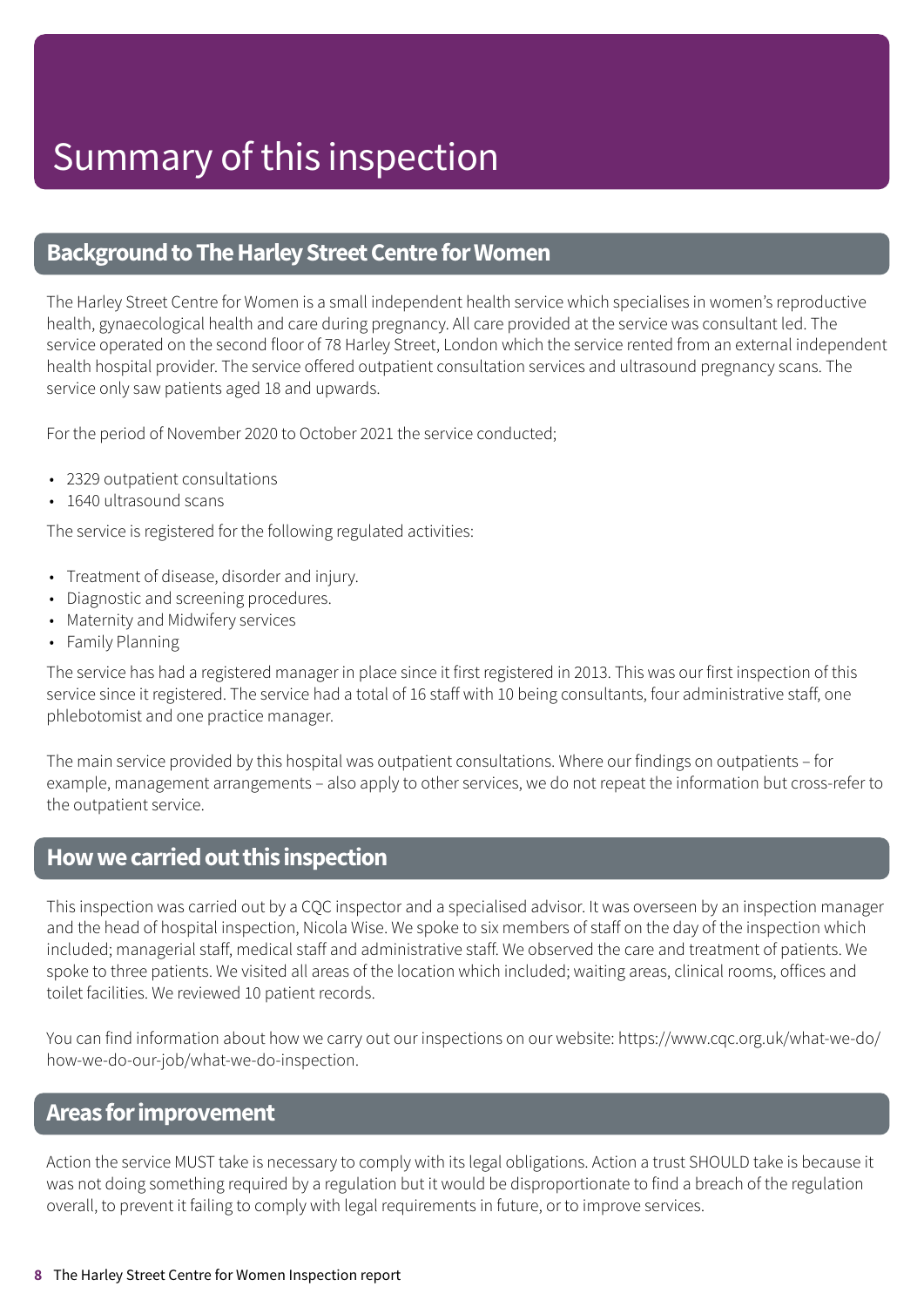# Summary of this inspection

#### **Action the service MUST take to improve**:

• The service must ensure that records are kept in an organised manner. Records should be organised in compliance with professional guidance. Staff should avoid the use of blank paper unless necessary when recording patient interactions.

#### **Action the service SHOULD take to improve:**

- The service should ensure that all staff are aware of the internal procedure for deteriorating patients in line with the provider policy.
- The service should ensure all staff and governance related meetings are recorded in writing and stored in an accessible location.
- The service should ensure all written patient information can be made available in languages it's patients and visitors require in addition to English.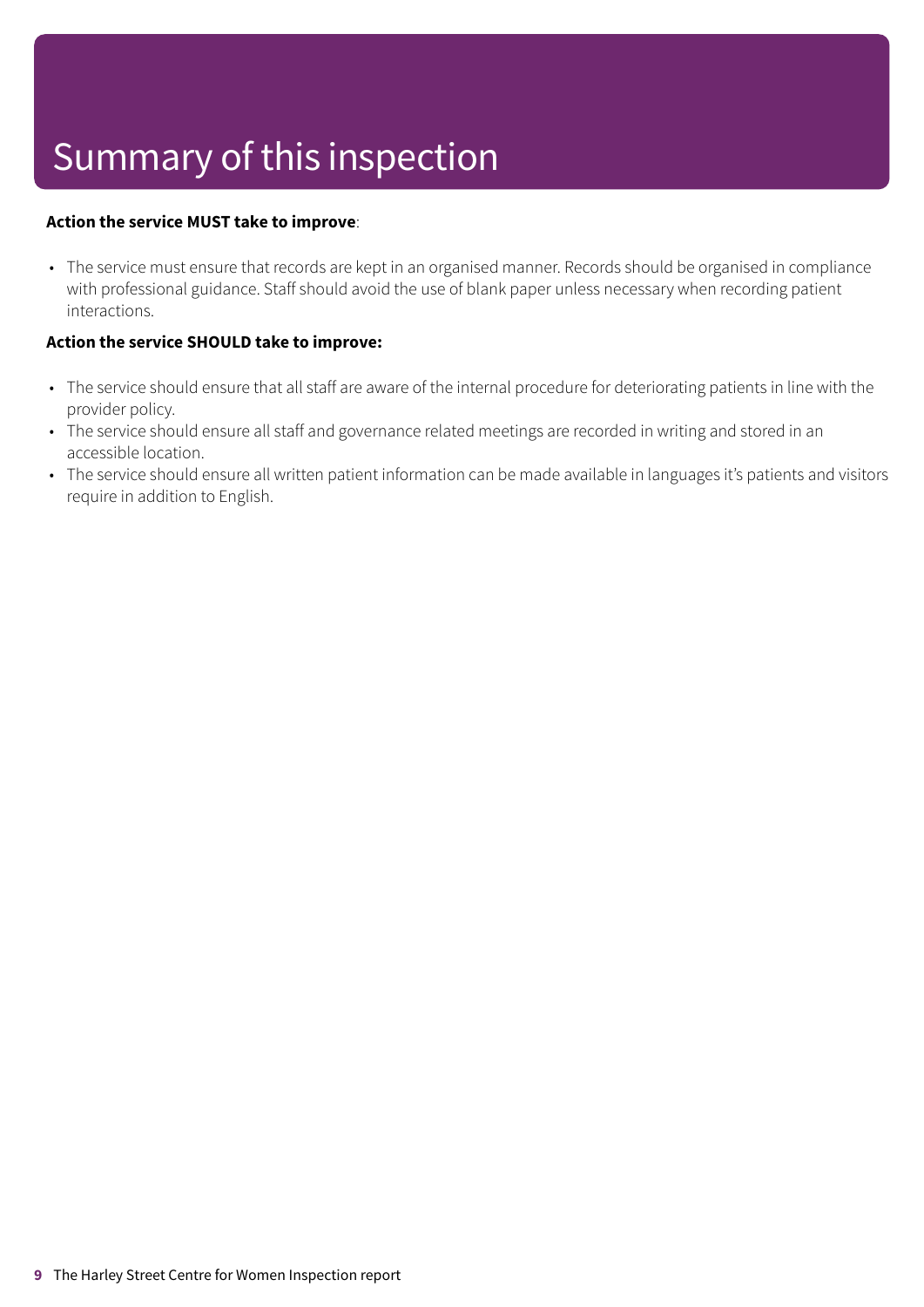# Our findings

### <span id="page-9-0"></span>**Overview of ratings**

Our ratings for this location are:

|                    | Safe                           | <b>Effective</b>           | Caring | Responsive | Well-led | <b>Overall</b> |
|--------------------|--------------------------------|----------------------------|--------|------------|----------|----------------|
| Outpatients        | <b>Requires</b><br>Improvement | Inspected but<br>not rated | Good   | Good       | Good     | Good           |
| Diagnostic imaging | Good                           | Inspected but<br>not rated | Good   | Good       | Good     | Good           |
| <b>Overall</b>     | Requires<br>Improvement        | Inspected but<br>not rated | Good   | Good       | Good     | Good           |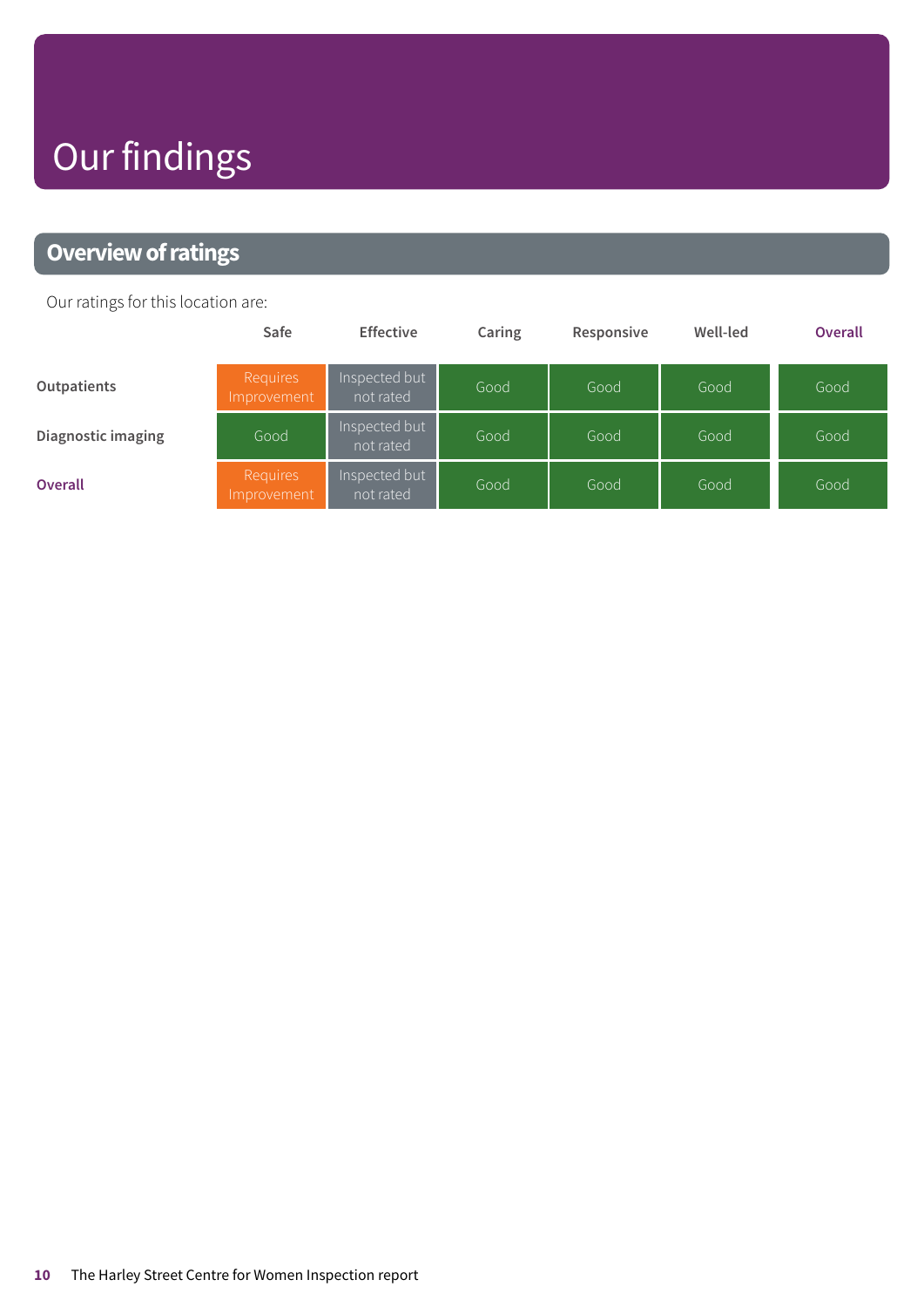<span id="page-10-0"></span>

| Safe             | <b>Requires Improvement</b>    |  |
|------------------|--------------------------------|--|
| <b>Effective</b> | <b>Inspected but not rated</b> |  |
| Caring           | Good                           |  |
| Responsive       | Good                           |  |
| <b>Well-led</b>  | Good                           |  |
|                  |                                |  |



This is the first time we rated safe for this service. We rated it as requires improvement.

#### **Mandatory training**

### The service provided mandatory training in key skills to staff and monitored if staff completed their training.

Staff kept up-to-date with mandatory training. Medical staff training completion rates varied between 80% and 100% at the time of the inspection. All administrative staff had completed the required mandatory training, however at the time of the inspection we noted that this staffing group was not provided with basic life support training. After the inspection we were provided with evidence to show that this staff group had been booked to receive basic life support training. Medical staff working at the location were all trained in advance life support through their NHS practice. The mandatory training for medical staff was comprehensive and met the needs of patients and staff. Managers monitored mandatory training and alerted administrative staff when they needed to update their training. Medical staff training was monitored annually as part of their practising privileges contract by a third-party organisation who the provider had a service level agreement with.

#### **Safeguarding**

#### **Staff understood how to protect patients from abuse. Staff had training on how to recognise and report abuse.**

Medical staff received training specific for their role on how to recognise and report abuse by their NHS practices. We saw evidence to show that 100% of medical staff had completed safeguarding level 2 for adults and 90% had completed safeguarding level 2 training for children. At the time of the inspection, administrative staff were only trained up to level 1 for both adults and children, however we were provided evidence after the inspection to show that all administrative staff were booked onto level 2 training for both adults and children. Medical staff we spoke with told us that female genital mutilation training was delivered as a part of their safeguarding training conducted at their NHS practices. Staff we spoke with understood the importance of this training due to the nature of the service they provided. There was a service level agreement in place for the provision of level 3 safeguarding support from a local independent health provider. Staff could give examples of how to protect patients from harassment and discrimination; including those with protected characteristics under the Equality Act. The service had an appropriate safeguarding policy and staff knew how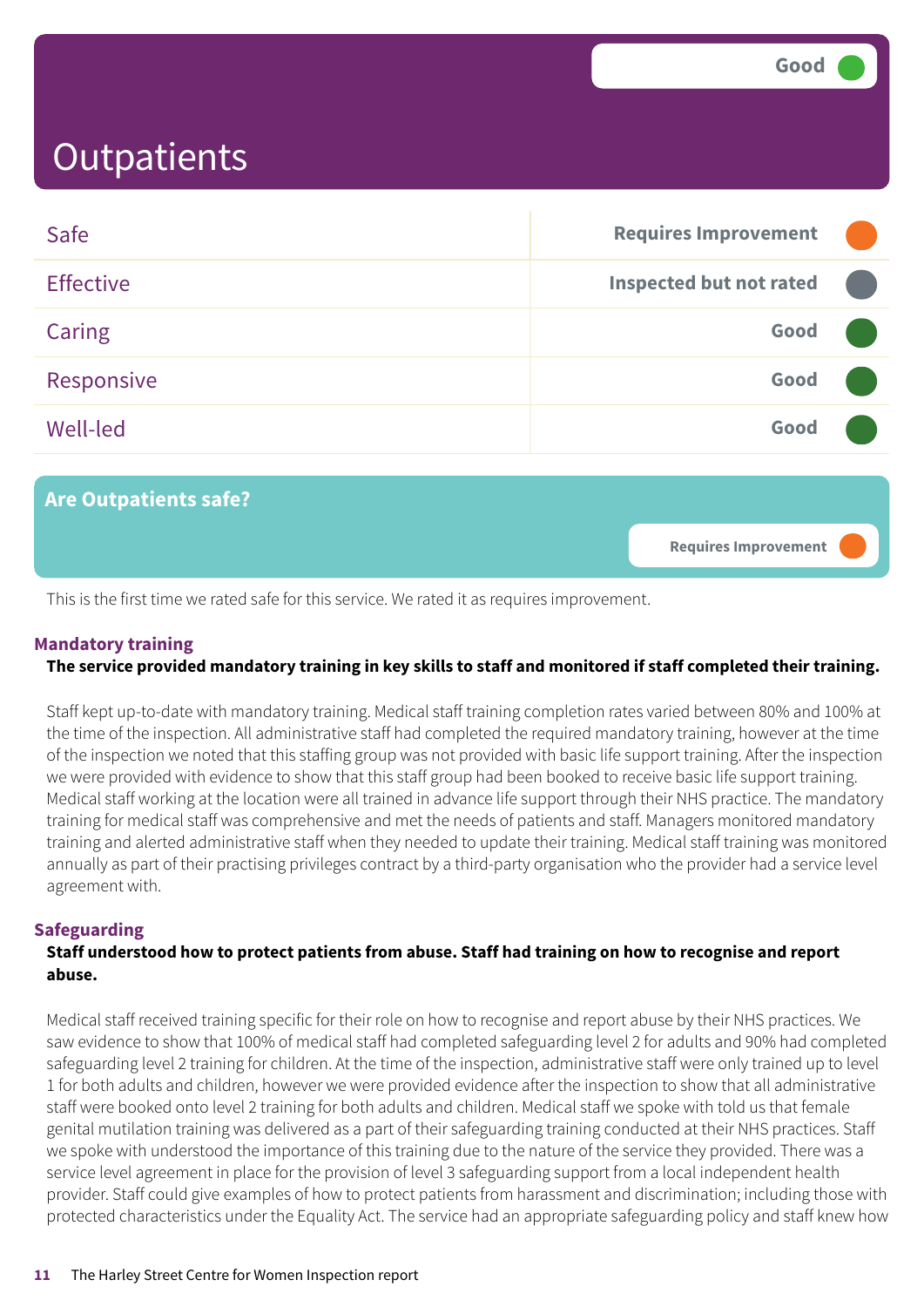to make a safeguarding referral. Staff we spoke with described how they followed safe procedures for children visiting the service, but they told us that it was uncommon for children to visit. The service did not see children or babies as patients. A chaperoning service was advertised, and staff told us of examples when this was used, such as for intimate scans.

#### **Cleanliness, infection control and hygiene**

#### **The service controlled infection risk well. Staff used equipment and control measures to protect patients, themselves and others from infection. They kept equipment and the premises visibly clean.**

Clinical areas were clean and had suitable furnishings which were clean and well-maintained. The service generally performed well in the monthly cleanliness audits conducted by an external organisation. For the period of September to November 2021, the service scored 90%, but the results showed the service had a repeat problem with dust build-up on low-use surfaces. The registered manager told us that they had relayed this information to the external cleaners and were monitoring the situation regularly. Cleaning records were up-to-date and demonstrated that all areas were cleaned regularly. Staff followed infection control principles including the use of personal protective equipment (PPE) and conducted hand hygiene audits. Staff cleaned equipment after patient contact and labelled equipment to show when it was last cleaned. We saw evidence to show that staff followed professional guidance in relation to the cleaning of probes after intimate scans

#### **Environment and equipment**

#### The design, maintenance and use of facilities, premises and equipment kept people safe. Staff were trained to **use them. Staff managed clinical waste well.**

The design of the environment followed national guidance. The service had suitable facilities to meet the needs of patients' families. The building was suitable for disabled access and the service was accessible by lift and toilet facilities were able to accommodate wheelchair users. Staff carried out regular safety checks of specialist equipment such as ultrasound machines. There was a service level agreement in place with the ultrasound machine manufacturer for the regular maintenance and quality assurance of the machine. The service had enough suitable equipment to help them to safely care for patients. Staff had access to appropriate personal protective equipment in relation to Covid-19 national guidance. A service level agreement was in place for the use of resuscitation equipment, which was provided and safety checked by the independent hospital the service rented their clinical space from. We saw evidence to show the resuscitation equipment was compliant with national and professional standards and was checked on a regular basis. Staff disposed of clinical waste safely.

#### **Assessing and responding to patient risk**

#### **Clinical staff completed risk assessments for each patient. Staff aimed to minimise risks to patients and visitors, however not all staff were aware of the deteriorating patient policy.**

The service had a deteriorating patient policy which outlined the roles and responsibilities of staff during an emergency scenario, the service was also able to utilise assistance through the independent hospital they rented space from. Staff we spoke with told us they would respond promptly to any sudden deterioration in a patient's health. However, medical staff told us that they would call the internal emergency number "2222" for assistance first which was not in line with the provider's own policy of dialing "999" first. This increased the risk to patients and visitors in an emergency scenario as the service and the independent health hospital the service rented space from were not equipped to provide care to patients in a serious condition. Administrative staff we spoke with correctly told us they would first dial "999" before using the internal system for help. Medical staff were trained in advance life support, however at the time of the inspection administrative staff were not provided with life support training of any kind. This meant they were unable to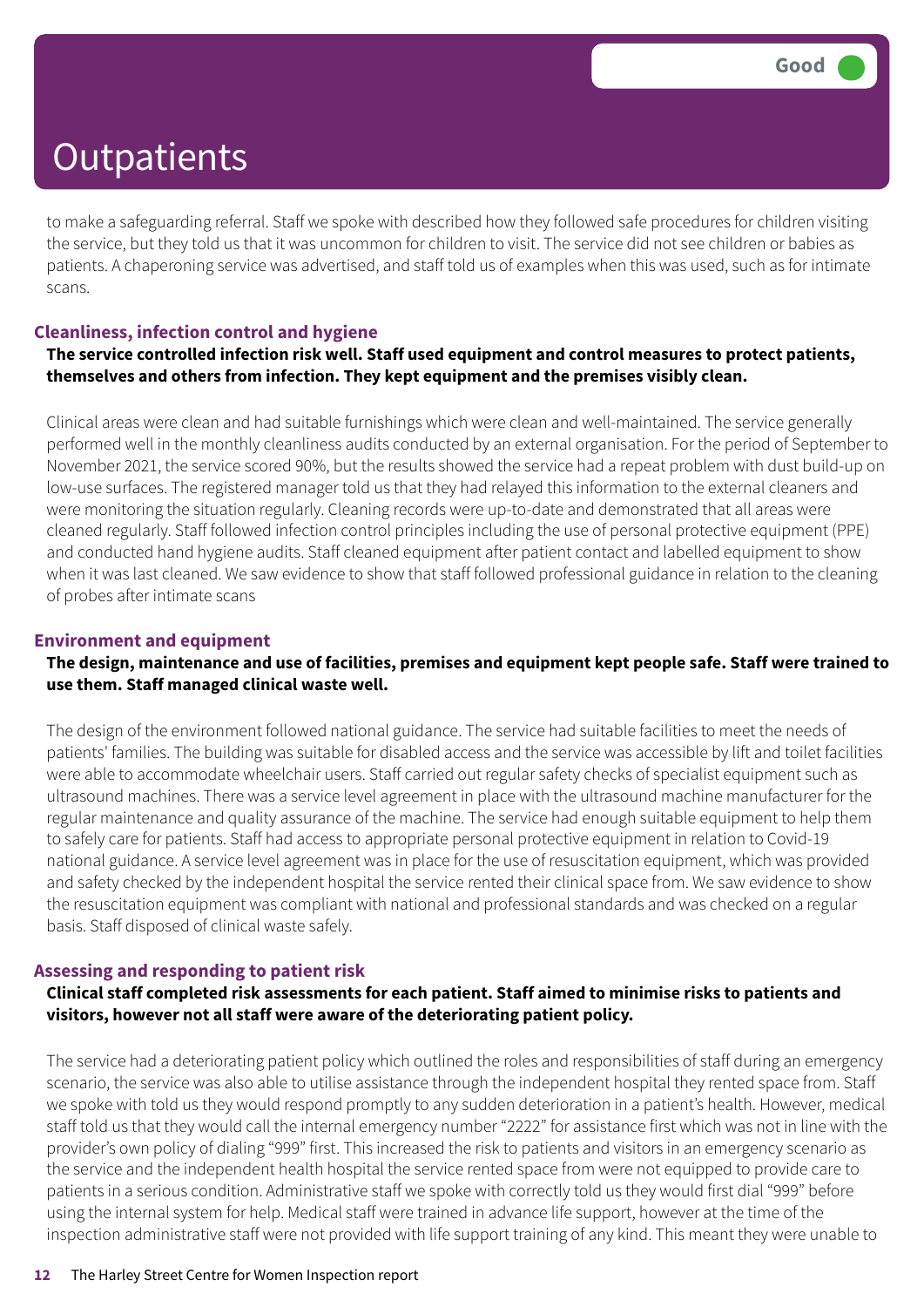help medical staff in an emergency scenario; however, we were provided with evidence after the inspection which showed that managers recognised this risk and had since booked all administrative staff onto basic life support training. Staff completed risk assessments for each patient during consultations, using a recognised tool, and reviewed this regularly during ongoing consultations. Staff shared key information to keep patients safe when handing over their care to others. Patients were provided with an ante-natal book which recorded any observations or important clinical notes so that if the patient needed to present to another provider in an emergency the staff providing the emergency care were aware of any specific medical issues. The service had access to mental health support and psychiatry service if staff were concerned about a patient's mental health.

#### **Staffing**

#### The service had enough staff with the right qualifications, skills, training and experience to keep patients safe **from avoidable harm and to provide the right care and treatment. Managers regularly reviewed staffing levels.**

The service had enough staff to keep patients safe. The service had one practice manager, four administrative staff, one phlebotomist and 10 medical consultants, this was appropriate for the service. The service did not have any vacancies at the time of the inspection. Sickness rates for staff were low with 1.2% for administrative staff and no sickness recorded for medical staff. The service did not use bank or locum staff. Managers made sure newly employed staff had a full induction to the service before they started work.

#### **Records**

#### Records were not stored in an organised manner. Records were stored securely and easily available to all staff **providing care.**

Patient notes were paper based and were not kept in an organised manner. We reviewed 10 patient records and found them all to contain a mixture of letters, scan results, notes from patient interactions held at external providers and notes made on blank paper. Notes recorded on blank paper did not contain identifiable patient details and were illegible. This meant that if these notes were detached from their respective folders it would be difficult to ascertain which patient these notes were regarding. Medical staff were not recording notes according to professional guidance as the notes did not always contain patient details, were not always legible, did not always have a date, signature and name of medical staff. Patient records regarding scans conducted at the provider were stored on the ultrasound machine and backed-up on an external hard-drive. Patient records were stored securely in a locked cupboard and the cupboards were stored in a locked room overnight. Staff were able to easily access patient records.

We were provided with information after the inspection to show that the provider was in the process of purchasing an electronic record system. The provider believed that this system would mitigate the issues identified about the patient records as described above.

#### **Medicines**

#### **The service used systems and processes to safely prescribe and record medicines.**

Staff followed systems and processes to prescribe and administer medicines safely. Staff completed medicines records accurately and kept them up-to-date. Staff stored and managed all medicines and prescribing documents safely. There were no controlled drugs stored at the location. Patients were provided with prescriptions to collect medicines from an external pharmacy. Prescription documents were stored securely in a locked drawer. Staff learned from safety alerts and incidents to improve practice.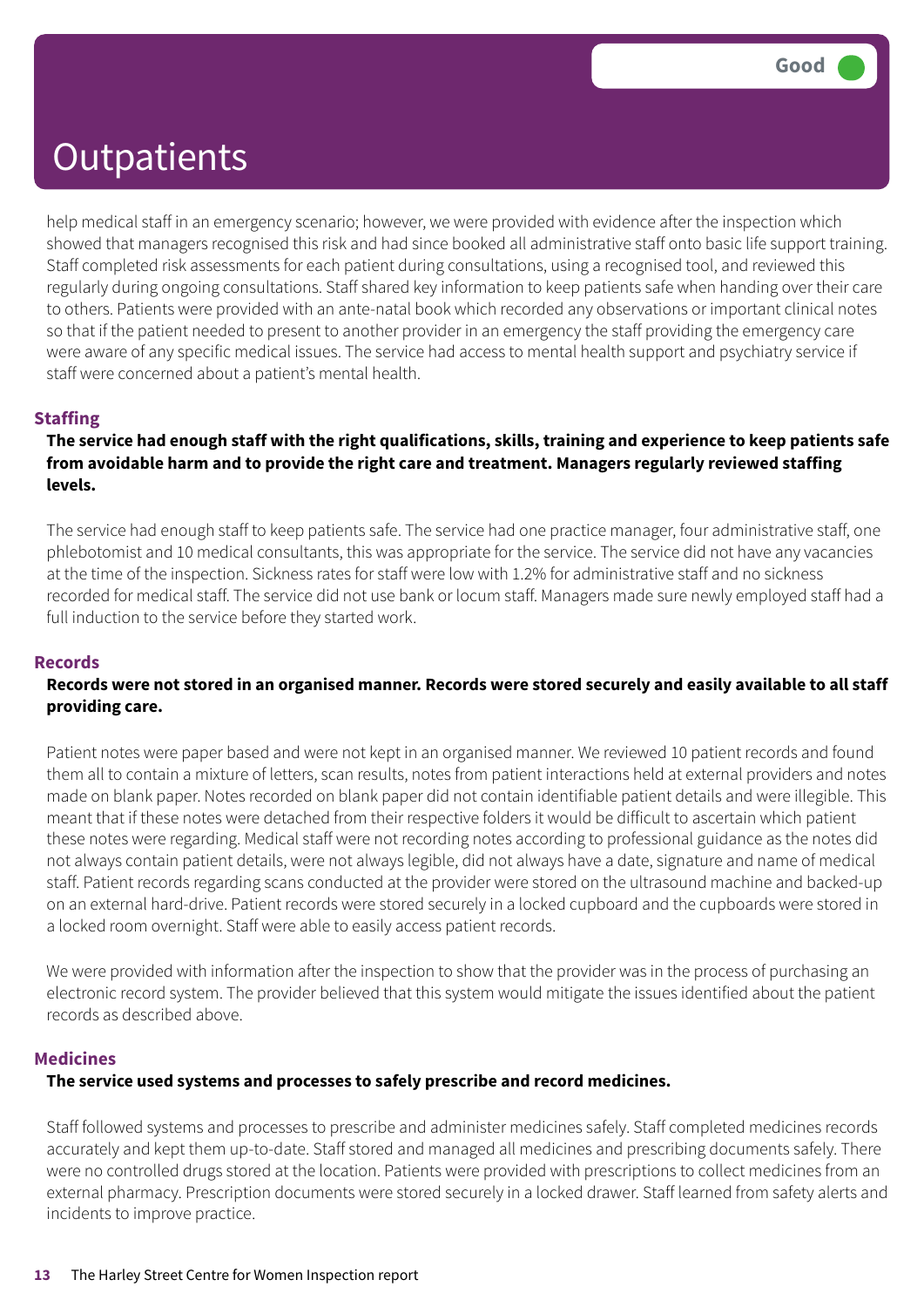#### **Incidents**

**Staff recognised incidents and near misses and reported them according to provider policy. Managers investigated incidents and shared lessons learned with the whole team and the wider service. Managers ensured that actions from patient safety alerts were implemented and monitored.**

Staff knew what incidents to report and how to report them. Staff raised concerns and reported incidents and near misses in line with trust/provider policy. The service had not reported any never events. Managers shared learning about incidents with staff. Staff understood the duty of candour but told us that there had not been any incidents where duty of candour had to be applied. Staff met to discuss the feedback and look at improvements to patient care. Managers debriefed and supported staff after any incidents were reported. We saw evidence to show the service had three incidents in the period of November 2020 to November 2021. No incident resulted in harm to patients.

### **Are Outpatients effective?**

**Inspected but not rated –––**

We do not rate effective for this core service.

#### **Evidence-based care and treatment**

#### **The service provided care and treatment based on national guidance and evidence-based practice. Managers checked to make sure staff followed guidance.**

Staff followed up-to-date policies to plan and deliver high quality care according to best practice and national guidance. The directors of the service reviewed and disseminated professional guidance in relation to their respective medical specialities to medical staff and the registered manager oversaw the implementation of all national guidance such as Covid-19 guidance, guidance from the National Institute of Clinical Excellence and safety alerts.

#### **Pain relief**

#### **Staff assessed and monitored patients to see if they were in pain and provided support where necessary.**

Patients were routinely assessed for pain using recognised tools during consultations and ultrasound scans. Staff prescribed suitable pain relief in line with individual needs and best practice. The service did not provide or dispense pain medication. Staff advised patients on how to safely manage their pain during pregnancy.

#### **Patient outcomes**

#### **Staff monitored the effectiveness of care and treatment. They used the findings to make improvements and achieved good outcomes for patients.**

Medical Staff conducted annual audits to check the quality of the scans conducted at the service. The results for the latest audit conducted in April 2021 showed that all scans were in line with professional guidance, however the results noted that medical staff did not always record the name of the chaperone in the patient record. Staff also conducted audits for the quality of patient records, prescriptions, environment and treatment delays or cancellations. Managers used information from the audits to improve care and treatment. Managers shared and made sure staff understood information from the audits.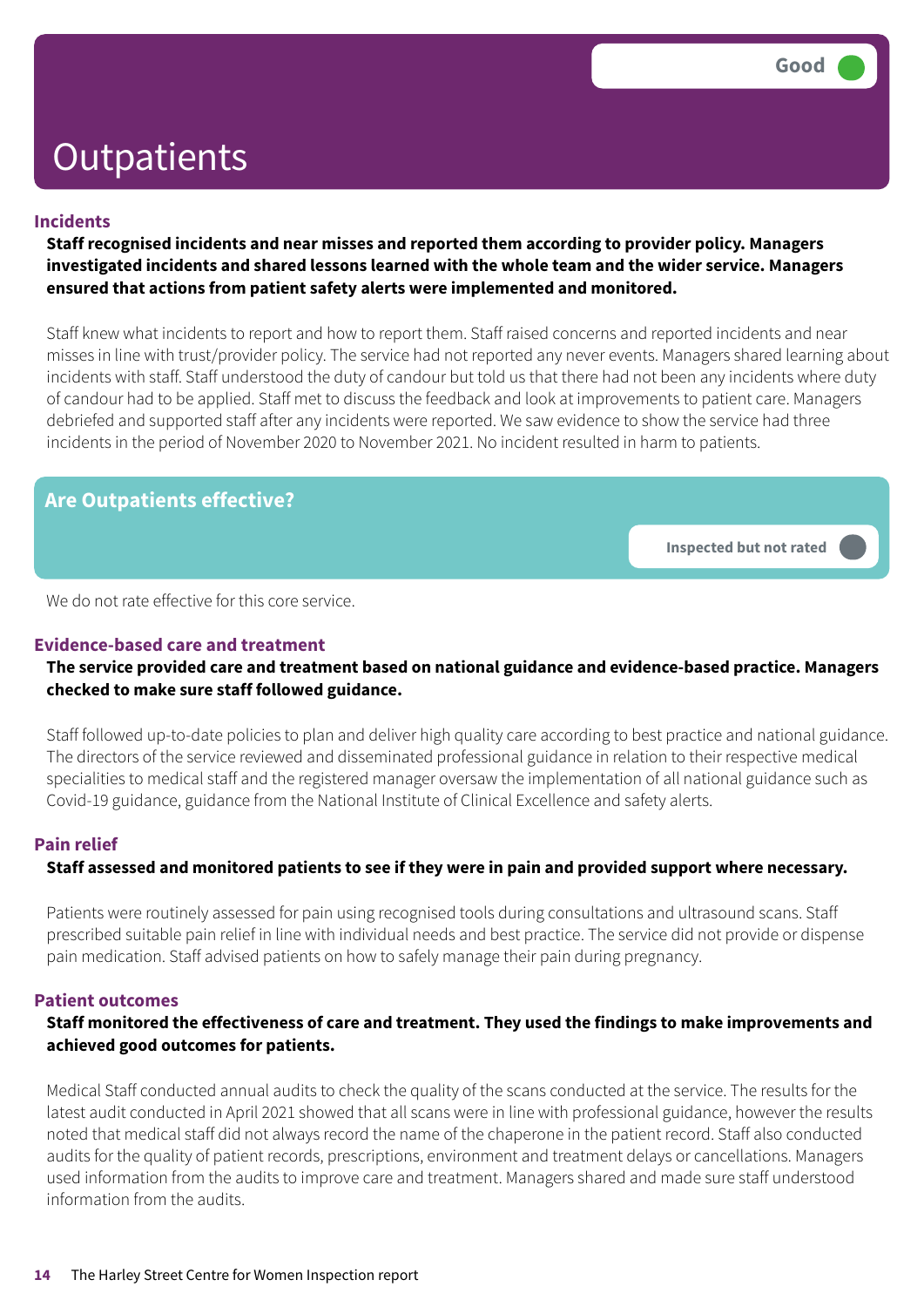#### **Competent staff**

#### **The service made sure staff were competent for their roles. Managers appraised staff's work performance and held supervision meetings with them to provide support and development.**

Staff were experienced, qualified and had the right skills and knowledge to meet the needs of patients. We were provided with evidence to show that all medical staff working at the service participated in local or national leadership roles, had participated in peer review work and had aided in authoring national or professional guidance. Medical staff told us they were encouraged by the service directors to participate in external leadership and academic roles. Administrative staff we spoke with told us they felt supported in seeking training and development opportunities relevant to their role. Managers gave all new staff a full induction tailored to their role before they started work. Managers supported staff to develop through yearly, constructive appraisals of their work, we saw data to show that all staff had their appraisals. The registered manager completed appraisals for administrative staff whilst the medical staff had their appraisals completed at their respective NHS practices. Managers made sure staff attended team meetings or had access to full notes when they could not attend. Managers identified poor staff performance promptly and supported staff to improve.

#### **Multidisciplinary working**

#### **Staff worked together as a team to benefit patients. They supported each other to provide good care.**

Medical staff attended regular and effective multidisciplinary team (MDT) meetings at an external independent health hospital to discuss patients and improve their care. Due to the size and scope of the service it was not appropriate to hold MDT meetings at the location, therefore the medical staff discussed complicated cases which were seen at the service in an MDT held externally. We were provided with examples how the service worked with other independent health providers and the NHS when required to care for patients, such as when liaising with GPs or NHS staff about a patient's health after discharge.

#### **Seven-day services**

#### **Key services were available when patients and their families required it.**

The service was available Monday to Friday from 8am to 7pm. The service was able to accommodate walk-in patients requiring same day scans. Patients that were seen as part of an ongoing care plan were provided with the contact details for their consultant which they could use whenever they required.

#### **Health promotion**

#### **Staff gave patients practical support and advice to lead healthier lives.**

The service had relevant information promoting healthy lifestyles and support in patient areas. Patients were provided with a range of information aimed at addressing lifestyle and health concerns for pregnant women and new born infants with topics such as diet, smoking, Covid-19, preventing illnesses, and drugs. Staff assessed each patient's health at every appointment and provided support for any individual needs to live a healthier lifestyle.

#### **Consent, Mental Capacity Act and Deprivation of Liberty Safeguards**

#### **Staff supported patients to make informed decisions about their care and treatment. They followed national guidance to gain patients' consent.**

Staff understood how and when to assess whether a patient had the capacity to make decisions about their care. Staff gained consent from patients for their care and treatment in line with legislation and guidance. Staff recorded verbal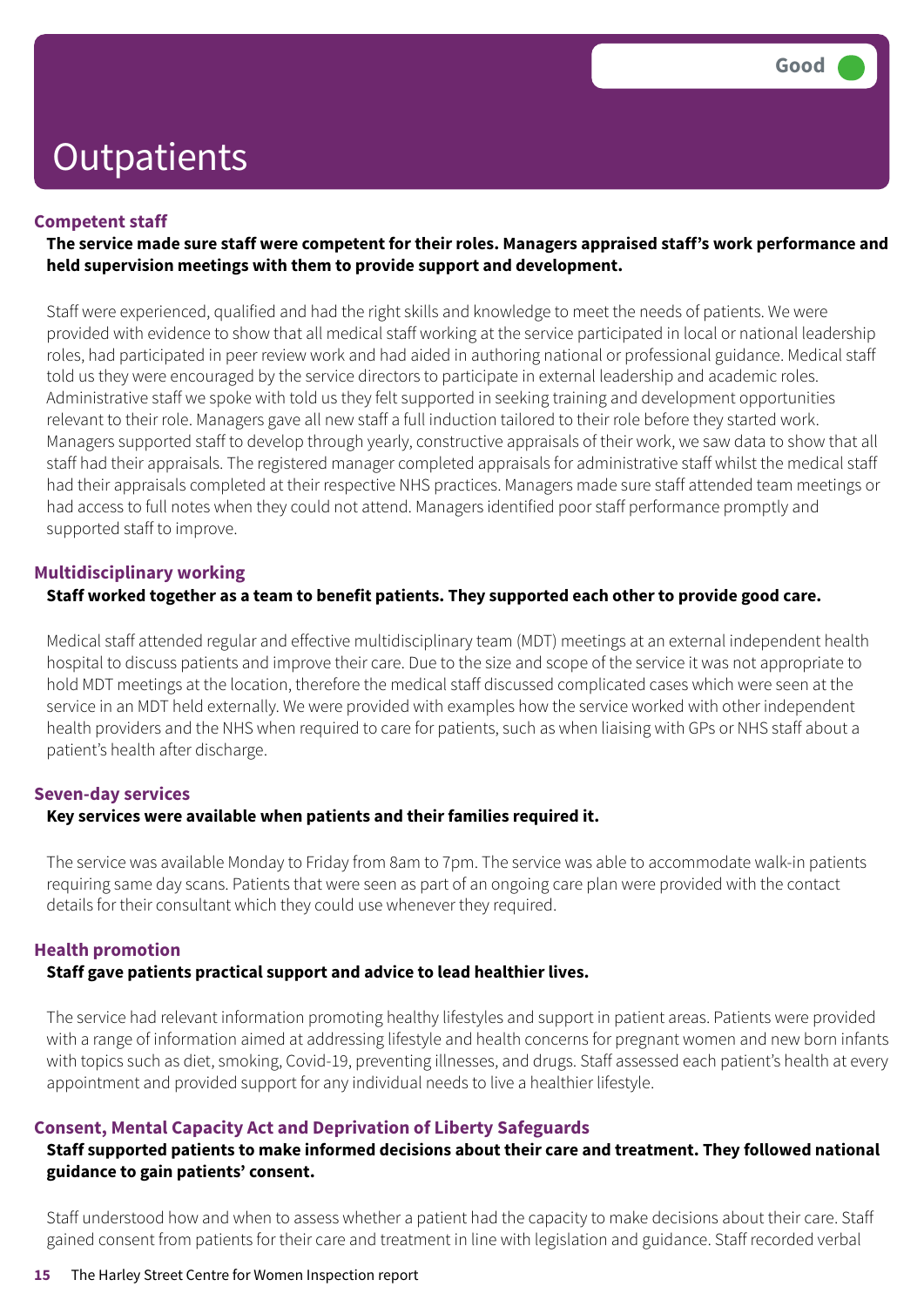**Good –––**

### **Outpatients**

consent for intimate scans in patient records, this was audited on an annual basis, the latest results from April 2021 showed that compliance was high. Patients were not required to sign consent forms for any procedure or scans conducted at the location. Staff made sure patients consented to scans based on all the information available. The service did not scan or see patients who could not consent by themselves, patients which were identified as requiring additional mental health support were referred on to more appropriate services for their needs.

### **Are Outpatients caring?**

This is the first time we rated caring for this service. We rated it as good.

#### **Compassionate care**

**Staff treated patients with compassion and kindness, respected their privacy and dignity, and took account of their individual needs.**

Staff were discreet and responsive when caring for patients. Staff took time to interact with patients and those close to them in a respectful and considerate way. Patients said staff treated them well and with kindness. The service undertook an annual patient feedback survey, the latest result from April 2021 had a 63% response rate and showed 97% of patients would be extremely likely to recommend the service to friends and family. The data showed 100% of responding patients said that they were treated with respect and dignity. Staff followed policy to keep patient care and treatment confidential. Patients that required intimate scans or examinations were provided with a chaperone. Staff understood and respected the personal, cultural, social and religious needs of patients and how they may relate to care needs. Patients we spoke with on the day of the inspection spoke positively about the care provided. We saw numerous examples of letters and cards of gratitude where patients had expressed their positive feelings towards the staff and service provided.

#### **Emotional support**

#### **Staff provided emotional support to patients, families and carers to minimise their distress. They understood patients' personal, cultural and religious needs.**

Staff gave patients and those close to them help, emotional support and advice when they needed it. Staff told us that patients that received bad news were provided with a private space and they were regularly checked upon. Patients that were emotionally distressed were not provided with billing information on the day of their appointment but were contacted on a later date. Staff told us of examples where they had called taxi's free of charge for patients that had received bad news. Medical staff had undertaken training in their NHS practices on breaking bad news and demonstrated empathy when having difficult conversations. Administrative staff provided patients with informal emotional support and aimed to make patients comfortable. Staff understood the emotional and social impact that a person's care, treatment or condition had on their wellbeing and on those close to them. The registered manager told us that patients were able to be referred to a local psychiatry and counselling service if required.

#### **Understanding and involvement of patients and those close to them**

#### **Staff supported patients, families and carers to understand their condition and make decisions about their care and treatment.**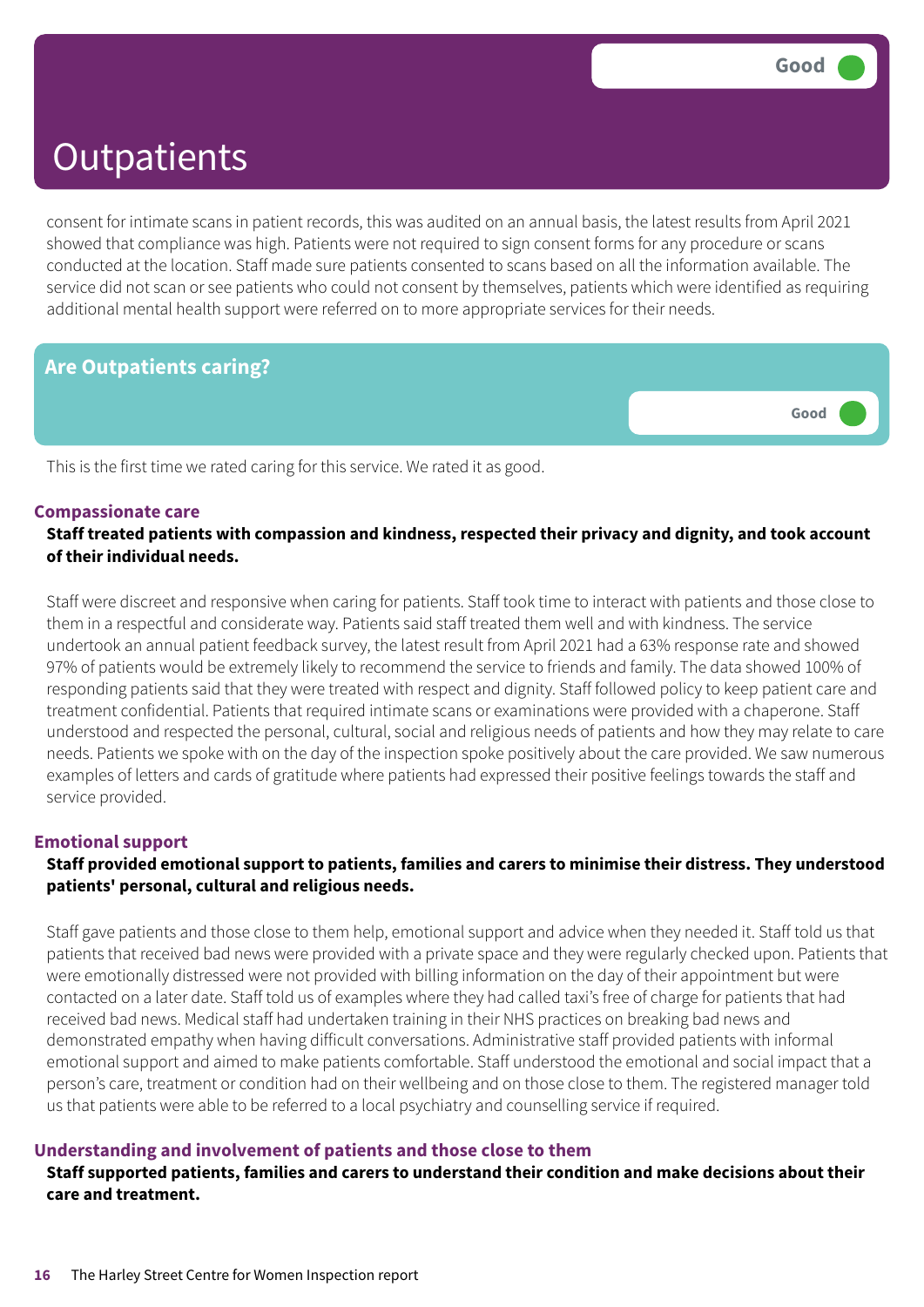Staff made sure patients and those close to them understood their care and treatment. Staff supported patients to make informed decisions about their care. All patients that responded to the feedback survey said they were involved to the level they wanted to be in decision making about their care and treatment. Staff talked with patients, families and carers in a way they could understand, using communication aids where necessary. Data from the feedback survey showed 100% of responding patients agreed that staff listened to what they and their families had to say. 63% of patients said they received answers to the questions they raised, with the other 37% responding that they did not want to ask questions. Patients and their families could give feedback on the service and their treatment and staff supported them to do this. We saw that there was a comment box in the waiting area, however staff told us that this was rarely used and that patients often just provided verbal feedback. Patients gave positive feedback about the service.

#### **Are Outpatients responsive?**

**Good –––**

This is the first time we rated responsive for this service. We rated it as good.

#### **Service delivery to meet the needs of local people**

#### The service planned and provided care in a way that met the needs of people who used the service.

Managers planned and organised services so they met the needs of the people using them. The service minimised the number of times patients needed to attend the service, by ensuring patients had access to the required staff, scans and blood tests on one occasion. Facilities and premises were appropriate for the services being delivered. Managers monitored and took action to minimise missed appointments. Managers ensured that patients who did not attend appointments. The service provided remote consultations conducted by telephone or video conferencing service for patients that required it.

#### **Meeting people's individual needs**

#### **The service was inclusive and took account of patients' individual needs and preferences. Staff made reasonable adjustments to help patients access services.**

Staff understood and applied the policy on meeting the information and communication needs of patients with a disability or sensory loss. The service was accessible for patients living with disabilities and the facilities were accessible for people who use wheelchairs. The service was unable to cater for patients living with dementia or learning difficulties as it was an inappropriate setting for this patient group. This was noted in the inclusion and exclusion criteria which is a document that explains what types of patients the service is able to safely accommodate. Staff told us that patients living with learning difficulties were referred to more appropriate services at external independent health hospitals or NHS services. Managers made sure staff, and patients, loved ones and carers could get help from interpreters or signers when needed, however the service had information leaflets available in English only.

#### **Access and flow**

#### **People could access the service when they needed it and received the right care promptly.**

Managers monitored waiting times and made sure patients could access services when needed and received treatment within agreed timeframes. There was no waiting list to access the service and patients were able to walk-in and receive same day appointments for scans. Consultant appointments required booking and was dependant on the clinician the patient wanted to see. Staff conducted an audit for patients waiting to be seen on the day of their appointment, the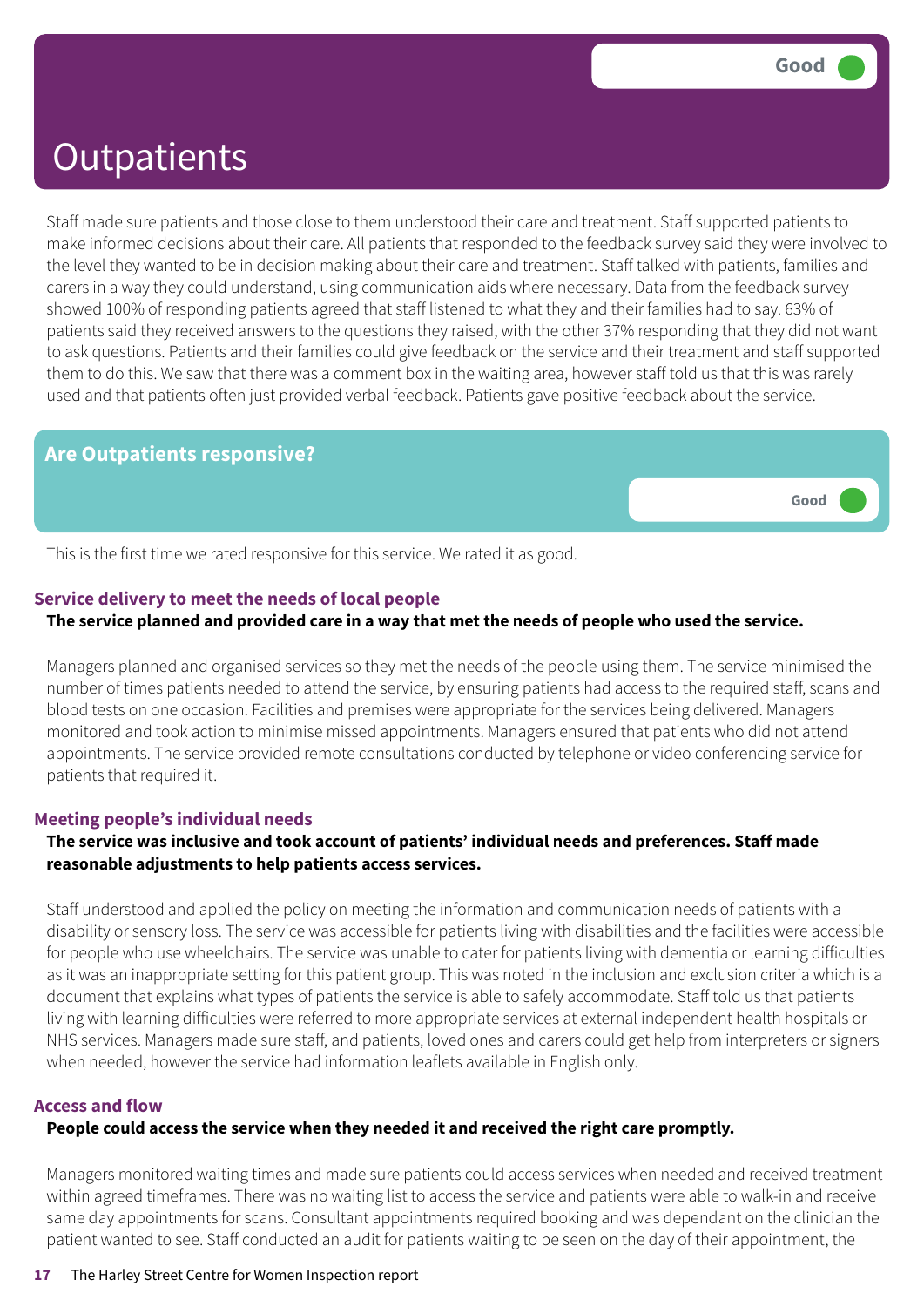previous audit conducted in April 2021 showed that most patients were seen between 5 to 15 minutes of their scheduled appointment. Staff told us that any delays were usually due to consultants spending extra time with patients. The registered manager told us that non-attendance was a rare occurrence for the service, however when patients did not attend for a scheduled appointment then staff would contact them and re-schedule.

#### **Learning from complaints and concerns**

#### It was easy for people to give feedback and raise concerns about care received. The service treated concerns **and complaints seriously, investigated them and shared lessons learned with all staff.**

Patients, relatives and carers knew how to complain or raise concerns. Patients were able to raise concerns informally by speaking to a member of staff or through the formal complaints process in writing. The service clearly displayed information about how to raise a concern in patient areas. Staff understood the policy on complaints and knew how to handle them. The service received a total of two complaints both formal and informal for the period of November 2020 to November 2021. We saw evidence to show that the complaints were resolved within the timeframe of 31 days as per the provider policy. The main themes around the complaints were regarding waiting time, staff attitude, cancellations and billing disputes. Staff conducted an audit to check if the complaint policy was being followed accurately and the results for the previous audit conducted in October 2021 showed 100% compliance. The service was signed up to a third party service where patient complaints could be escalated. Managers investigated complaints and identified themes, we saw evidence of this and examples of the actions taken. Staff knew how to acknowledge complaints and patients received feedback from managers after the investigation into their complaint. Managers shared feedback from complaints with staff and learning was used to improve the service. Staff could give examples of how they used patient feedback to improve daily practice such as the service recently implementing online booking system for patients to access through the service's website.

### **Are Outpatients well-led?**



This is the first time we rated well-led for this service. We rated it as good.

#### **Leadership**

#### **Leaders understood and managed the priorities and issues the service faced. They were visible and approachable in the service for patients and staff.**

The service was led by two directors whom also practiced as medical consultants at the service. Daily managerial duties were the responsibility of the practice manager who was also the registered manager. The practice manager also had line manager duties for the administrative staff. The leadership team was available for patients and staff to speak with and all staff we spoke with on the day of the inspection told us they felt the leadership team was approachable.

#### **Vision and Strategy**

#### **The service had a vision for what it wanted to achieve.**

The service had a vision and strategy document, outlining the vision which was to "deliver the highest possible standard of care, treatment and support that meets patients' needs, enabling us to strive towards excellence through best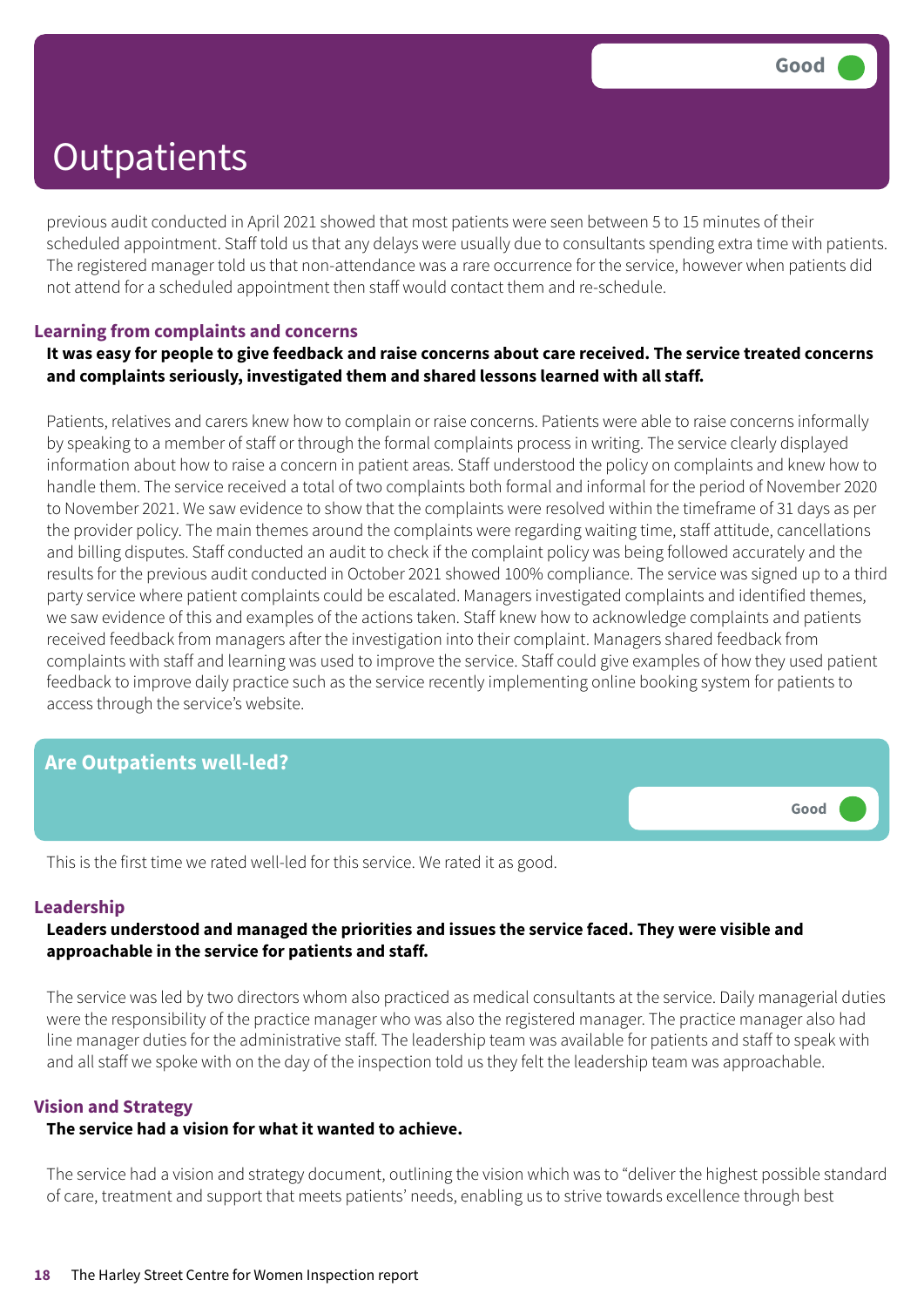practice." Managerial staff we spoke with on the day told us that they did not monitor the progress of their strategy and they did not have a timeline of goals that they wanted the service to achieve as this was not appropriate for their service due to its size and scope. Managerial staff explained that they envisioned the service continuing as it was with improvement being driven by patient feedback.

#### **Culture**

#### Staff felt respected, supported and valued. They were focused on the needs of patients receiving care. The service promoted equality and diversity in daily work. The service had an open culture where patients could **raise concerns without fear.**

We observed there to be a culture of openness and teamwork and found that all staff worked towards the goal of a positive patient experience. Administrative and medical staff worked well together and there was a positive working culture between the two staffing groups. Staff we spoke with told us they found their experience of working at the service to be positive. Administrative and medical staff both agreed that the culture was non-hierarchical, and that equality and diversity were promoted. The service published treatment prices on their website. Staff were enthusiastic about receiving patient feedback and encouraged patients to provide both negative and positive comments.

#### **Governance**

#### **The service had an appropriate governance system. Staff at all levels were clear about their roles and accountabilities and had regular opportunities to meet, discuss and learn from the performance of the service**.

The service had a basic governance system which was appropriate for the size and scope of the service. The registered manager chaired quarterly staff meetings for administrative staff where certain governance topic were discussed and learnings disseminated, such as incidents, complaints, infection control and patient experience, these meetings were recorded in writing and we saw evidence of this. The registered manager also had monthly meetings with the service directors where operational, governance and business related topics were discussed, however these meetings were not recorded in writing. Medical staff had an annual meeting to discuss certain governance and business topics with the service directors. The approval and monitoring of practising privileges for medical staff was conducted by the external independent health provider the service rented their space from, this was stipulated in a service level agreement. The provider assured themselves by requesting a copy of the checks conducted on an annual basis. The service also had a service level agreement with the external independent health provider for cleaning services, waste management, provision of emergency equipment and assistance, business continuity in case of equipment or environmental failure and use of common waiting areas. The service level agreements were overseen by the service directors and practice manager.

#### **Management of risk, issues and performance**

#### **Staff identified and escalated relevant risks and issues and identified actions to reduce their impact. They had plans to cope with unexpected events.**

Staff completed risk assessments and recorded them appropriately on the comprehensive risk register. We found the risks recorded on the register were in line with what staff told us during the inspection. We saw evidence to show that managerial staff reviewed the risks regularly and conducted mitigating actions to reduce the risk. Risks and mitigating actions were discussed during the quarterly administrative staff meeting and the monthly director meeting. The service had a plan in place for disruption caused by equipment or environmental failure. The service had a plan in place for staff to safely work during the Covid-19 pandemic, the registered manager monitored government guidance and advised staff accordingly.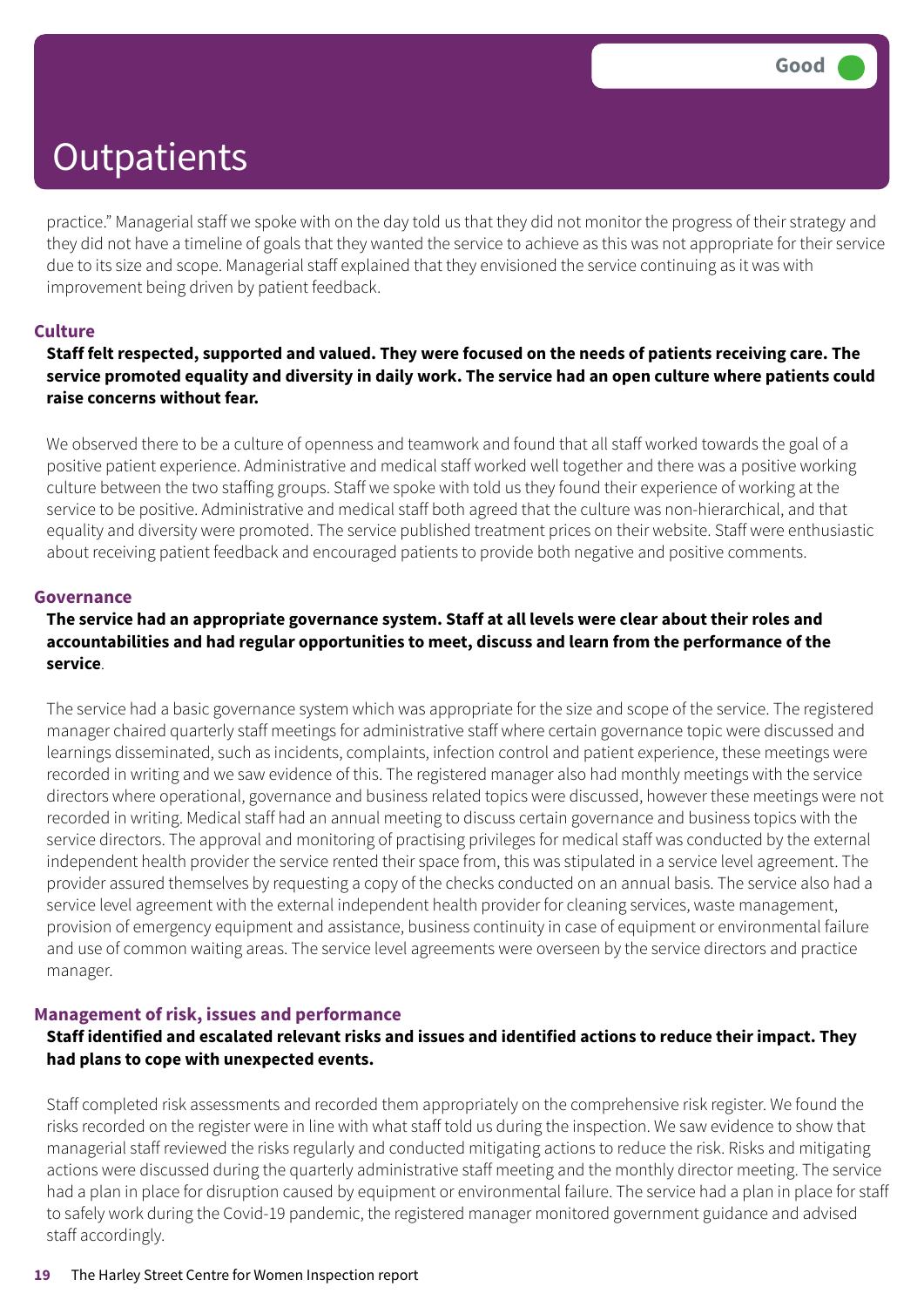#### **Information Management**

#### **Staff could find the data they needed, in easily accessible formats, to understand performance, make decisions and improvements. The information systems were secure.**

The service used an electronic system to store patient identifiable information and scan images and results were stored on an electronic system built into the scanning machine. The information on these systems were backed-up on a secure network. The service had a service level agreement with an external IT company for the management of its electronic systems and data security. Staff followed professional guidance in relation to managing sensitive patient information. Patient records were paper based and were kept securely in locked cupboards. Information was easily accessible to staff and available when they required it. Polices were stored in paper folders and on a shared drive in the IT system.

#### **Engagement**

#### **Leaders actively and openly engaged with patients and staff. They collaborated with staff to help improve services for patients.**

The service conducted a patient feedback survey on an annual basis, the feedback received was used to improve the care and treatment provided. Leaders encouraged patients and those visiting with them to provide feedback both formally and informally. We were shown an example of how patient feedback caused the service to add an online booking option to the website. Due to the small size of the service it was not appropriate for the service to use an anonymised staff feedback survey. Staff were engaged with by leaders during formal staff meetings and regular informal meetings. Staff we spoke with told us they were encouraged to raise concerns and comments about the service and felt at ease to do so. We saw examples of changes to working practices due to staff engagement such as: hiring of new administrative staff due to increased workloads, a new coffee machine and free treatment for staff and their families.

#### **Learning, continuous improvement and innovation**

#### **All staff were committed to continually learning and improving services.**

The service had a quality improvement plan which outlined the improvement goals for the service over the next 12 months. The improvement plans included; improving the policies stored on the share drive, increasing the amount of audits conducted, improving the quality of audits conducted, improving how the service monitored risks, improving how the service managed incidents and increasing the amount of written information provided to patients. Staff we spoke with on the day of the inspection told us they felt encouraged to raise suggestions on how to improve the service. Leaders we spoke with told us that they welcomed innovation, but the care and treatment they provided to the service users was comprehensive of their needs.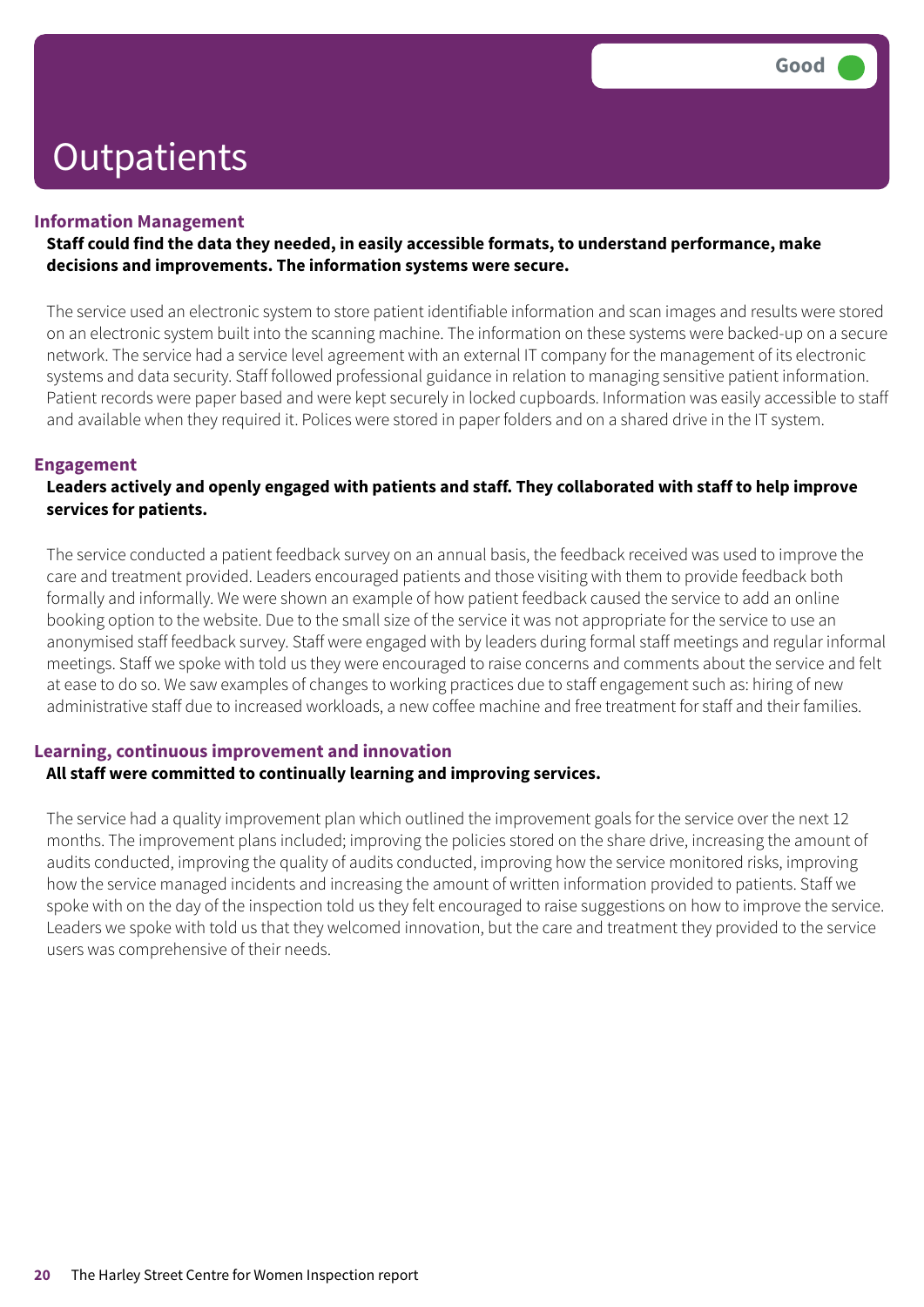**Good –––**

# Diagnostic imaging

| Safe             | Good                           |  |
|------------------|--------------------------------|--|
| <b>Effective</b> | <b>Inspected but not rated</b> |  |
| Caring           | Good                           |  |
| Responsive       | Good                           |  |
| <b>Well-led</b>  | Good                           |  |

### **Are Diagnostic imaging safe?**

This is the first time we rated safe for this service. We rated it as good.

#### **Mandatory training**

#### **The service provided mandatory training in key skills to all staff and made sure everyone completed it.**

Please refer to outpatients core service section of the report.

#### **Safeguarding**

#### **Staff understood how to protect patients from abuse. Staff had training on how to recognise and report abuse.**

Please refer to outpatients core service section of the report.

#### **Cleanliness, infection control and hygiene**

#### **The service controlled infection risk well. Staff used equipment and control measures to protect patients, themselves and others from infection. They kept equipment and the premises visibly clean.**

We saw evidence to show that staff followed professional guidance in relation to the cleaning of probes after intimate scans. We saw evidence to show staff disinfected and cleaned the ultrasound machine on a regular basis in line with professional guidance and manufacturer recommendation.

Please refer to outpatients core service section of the report for additional information.

#### **Environment and equipment**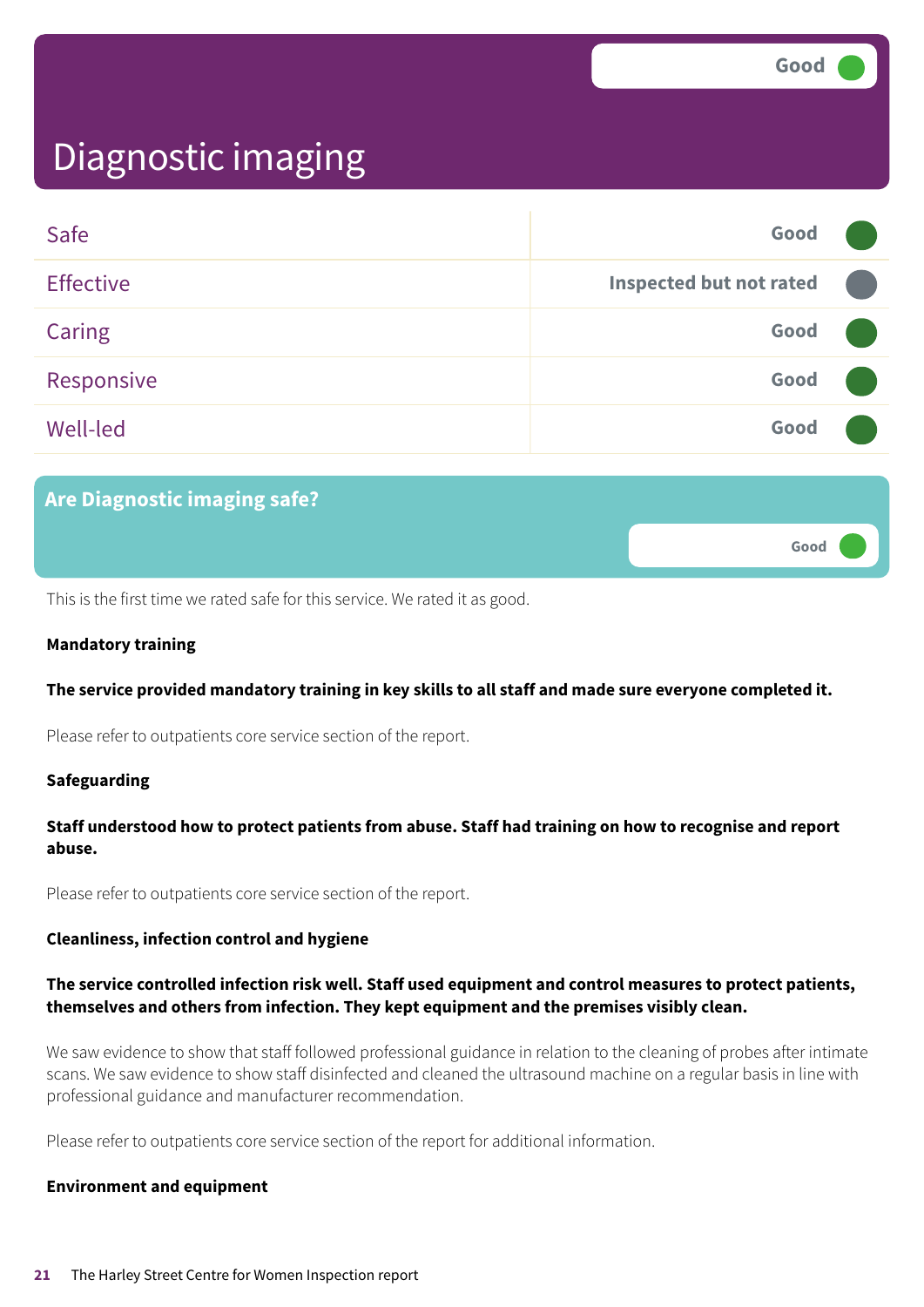# Diagnostic imaging

#### The design, maintenance and use of facilities, premises and equipment kept people safe. Staff were trained to **use them. Staff managed clinical waste well.**

Staff carried out regular safety checks of specialist equipment such as ultrasound machines. There was a service level agreement in place with the ultrasound machine manufacturer for the regular maintenance and quality assurance of the machine. We saw staff use appropriate personal protective equipment when scanning patients.

Please refer to outpatients core service section of the report for additional information.

#### **Assessing and responding to patient risk**

#### **Clinical staff completed risk assessments for each patient. Staff aimed to minimise risks to patients and visitors, however not all staff were aware of the deteriorating patient policy.**

Please refer to outpatients core service section of the report.

#### **Staffing**

#### The service had enough staff with the right qualifications, skills, training and experience to keep patients safe **from avoidable harm and to provide the right care and treatment. Managers regularly reviewed staffing levels.**

The service did not employ sonography staff, all ultrasound scans were conducted by medical consultants.

Please refer to outpatients core service section of the report for additional information.

#### **Records**

#### **Staff kept detailed records of patients' care and treatment. Records were clear, up-to-date, stored securely and easily available to all staff providing care.**

Patient records regarding scans conducted at the provider were stored on the ultrasound machine and backed-up on an external hard-drive. Diagnostic scan records were kept and stored in line with professional guidance. The service provided access to ultrasound results and images through an electronic portal, which the patient was able to access 48 hours after the scan. Staff explained that external organisations such as NHS services could access patient records and images in the same manner if required.

Please refer to outpatients core service section of the report for additional information.

#### **Medicines**

### **The service used systems and processes to safely prescribe and record medicines.**

Please refer to outpatients core service section of the report.

#### **Incidents**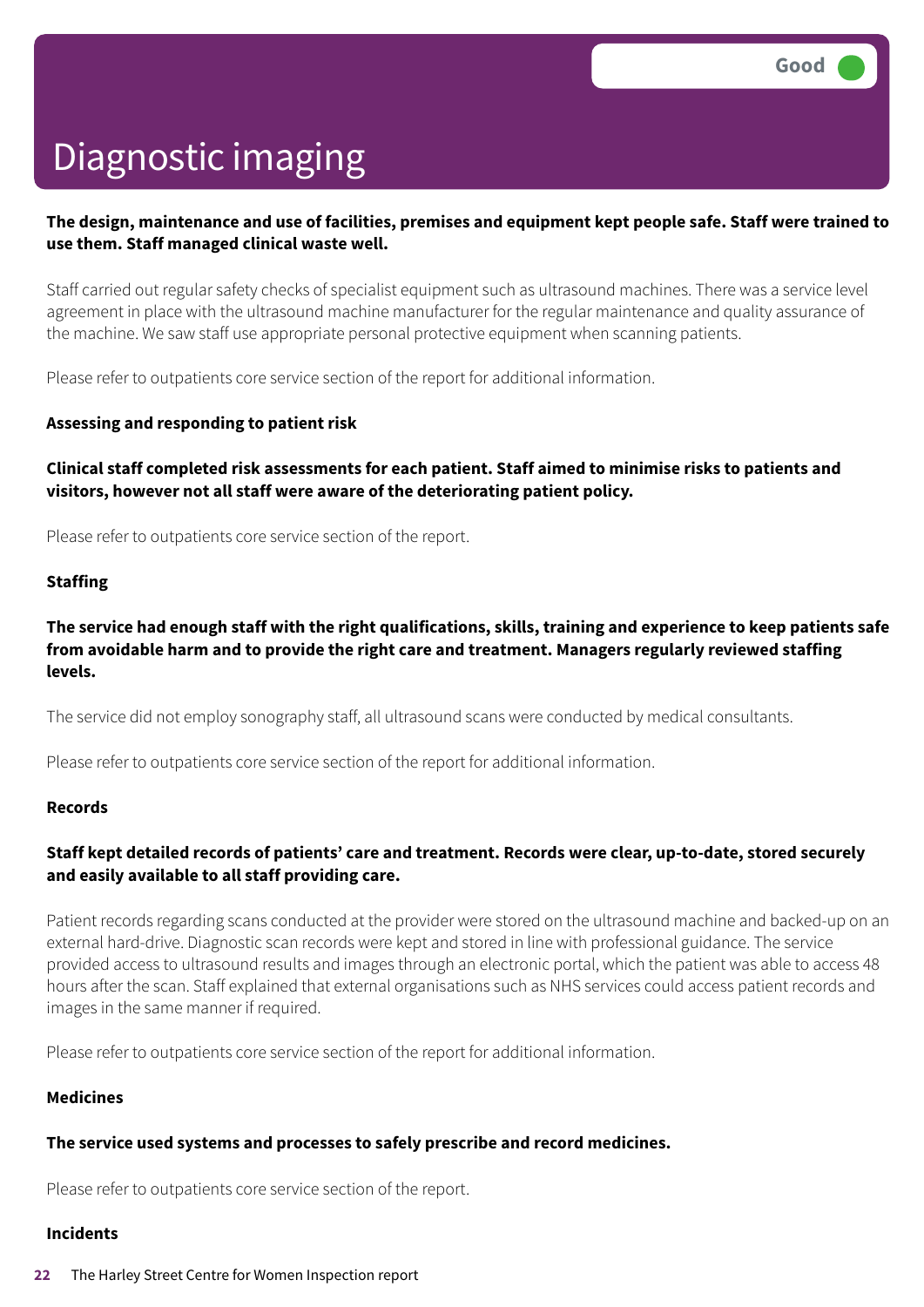# Diagnostic imaging

**Staff recognised incidents and near misses and reported them according to provider policy. Managers investigated incidents and shared lessons learned with the whole team and the wider service. Managers ensured that actions from patient safety alerts were implemented and monitored.**

Please refer to outpatients core service section of the report.

### **Are Diagnostic imaging effective?**

**Inspected but not rated –––**

We do not rate effective for this core service.

**Evidence-based care and treatment**

**The service provided care and treatment based on national guidance and evidence-based practice. Managers checked to make sure staff followed guidance.**

Please refer to outpatients core service section of the report.

#### **Pain relief**

#### **Staff assessed and monitored patients to see if they were in pain and provided support where necessary.**

Please refer to outpatients core service section of the report.

#### **Patient outcomes**

#### **Staff monitored the effectiveness of care and treatment. They used the findings to make improvements and achieved good outcomes for patients.**

Please refer to outpatients core service section of the report.

#### **Competent staff**

#### **The service made sure staff were competent for their roles. Managers appraised staff's work performance and held supervision meetings with them to provide support and development.**

Please refer to outpatients core service section of the report.

#### **Multidisciplinary working**

#### **Staff worked together as a team to benefit patients. They supported each other to provide good care.**

Please refer to outpatients core service section of the report.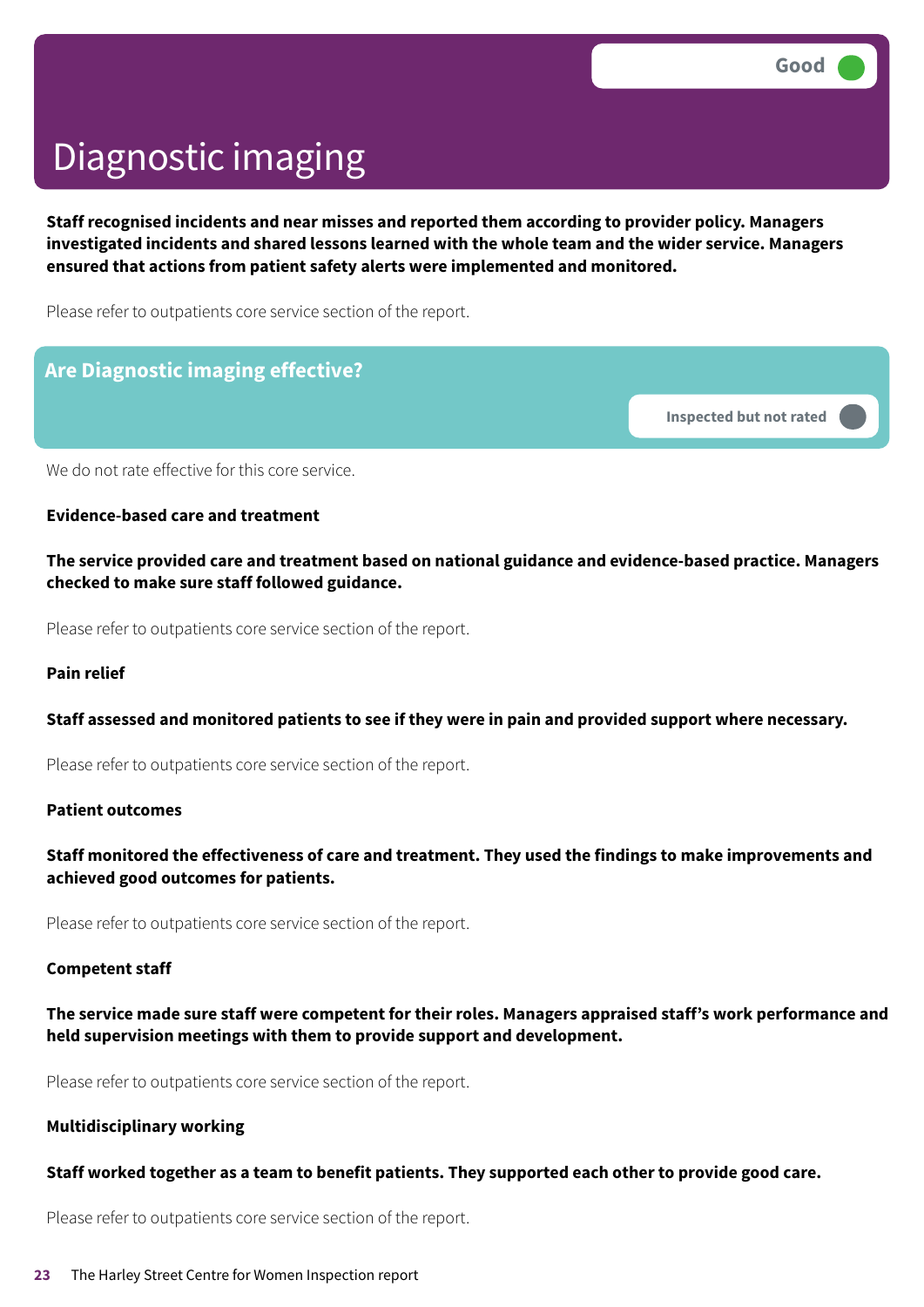**Good –––**

# Diagnostic imaging

#### **Seven-day services**

#### **Key services were available when patients and their families required it.**

Please refer to outpatients core service section of the report.

#### **Health promotion**

#### **Staff gave patients practical support and advice to lead healthier lives.**

Please refer to outpatients core service section of the report.

#### **Consent, Mental Capacity Act and Deprivation of Liberty Safeguards**

#### **Staff supported patients to make informed decisions about their care and treatment. They followed national guidance to gain patients' consent.**

Please refer to outpatients core service section of the report.

### **Are Diagnostic imaging caring?**

This is the first time we rated caring for this service. We rated it as good.

#### **Compassionate care**

#### **Staff treated patients with compassion and kindness, respected their privacy and dignity, and took account of their individual needs.**

Please refer to outpatients core service section of the report.

#### **Emotional support**

#### **Staff provided emotional support to patients, families and carers to minimise their distress. They understood patients' personal, cultural and religious needs.**

Please refer to outpatients core service section of the report.

#### **Understanding and involvement of patients and those close to them**

#### **Staff supported patients, families and carers to understand their condition and make decisions about their care and treatment.**

Please refer to outpatients core service section of the report.

#### **24** The Harley Street Centre for Women Inspection report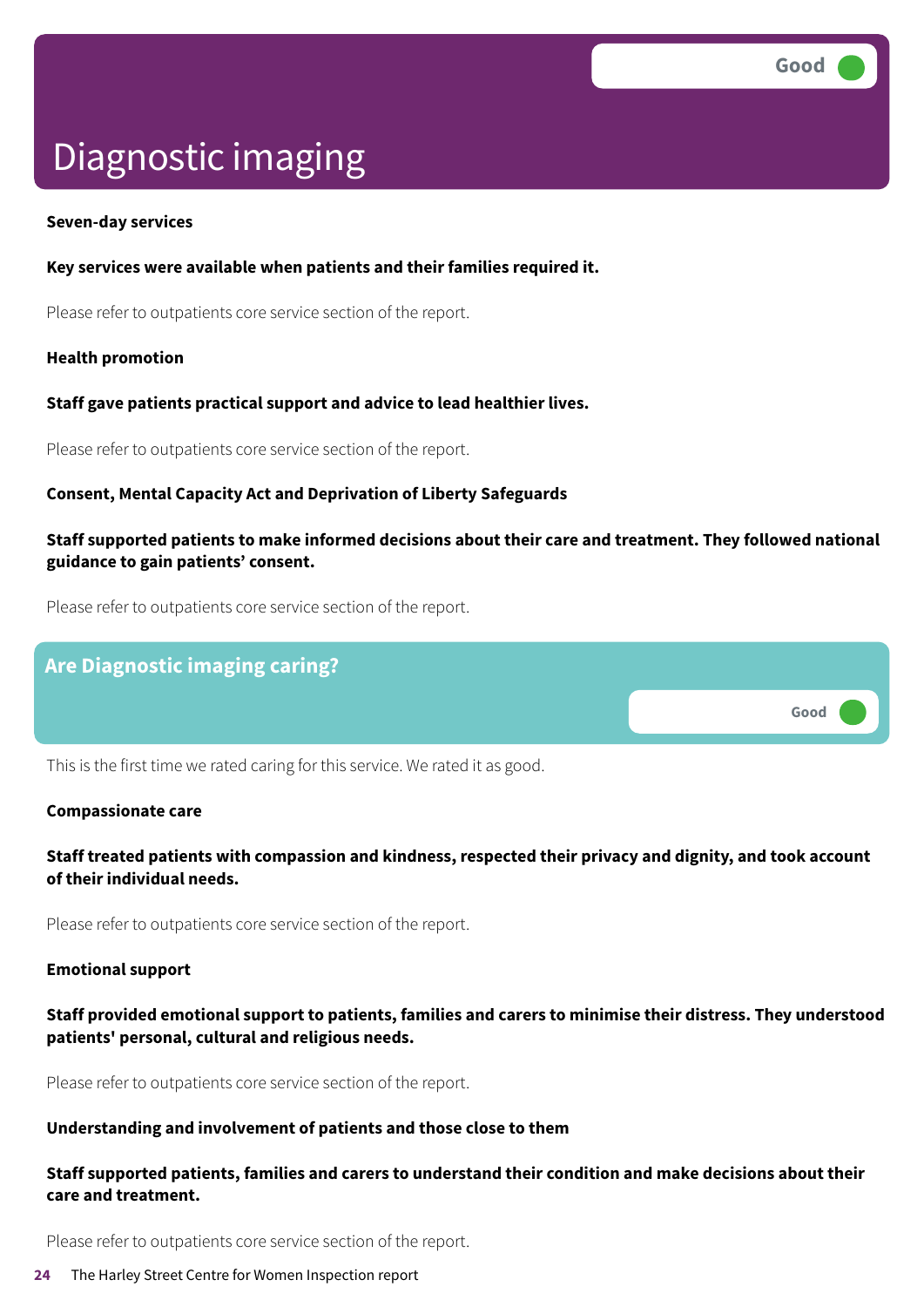**Good –––**

# Diagnostic imaging

### **Are Diagnostic imaging responsive?**

This is the first time we rated responsive for this service. We rated it as good.

#### **Service delivery to meet the needs of local people**

#### The service planned and provided care in a way that met the needs of people who used the service.

Please refer to outpatients core service section of the report.

#### **Meeting people's individual needs**

**The service was inclusive and took account of patients' individual needs and preferences. Staff made reasonable adjustments to help patients access services.**

Please refer to outpatients core service section of the report.

#### **Access and flow**

**People could access the service when they needed it and received the right care promptly.**

Please refer to outpatients core service section of the report.

#### **Learning from complaints and concerns**

#### It was easy for people to give feedback and raise concerns about care received. The service treated concerns **and complaints seriously, investigated them and shared lessons learned with all staff.**

Please refer to outpatients core service section of the report.

# **Are Diagnostic imaging well-led? Good –––**

This is the first time we rated well-led for this service. We rated it as good

#### **Leadership**

#### **Leaders understood and managed the priorities and issues the service faced. They were visible and approachable in the service for patients and staff.**

Please refer to outpatients core service section of the report.

#### **25** The Harley Street Centre for Women Inspection report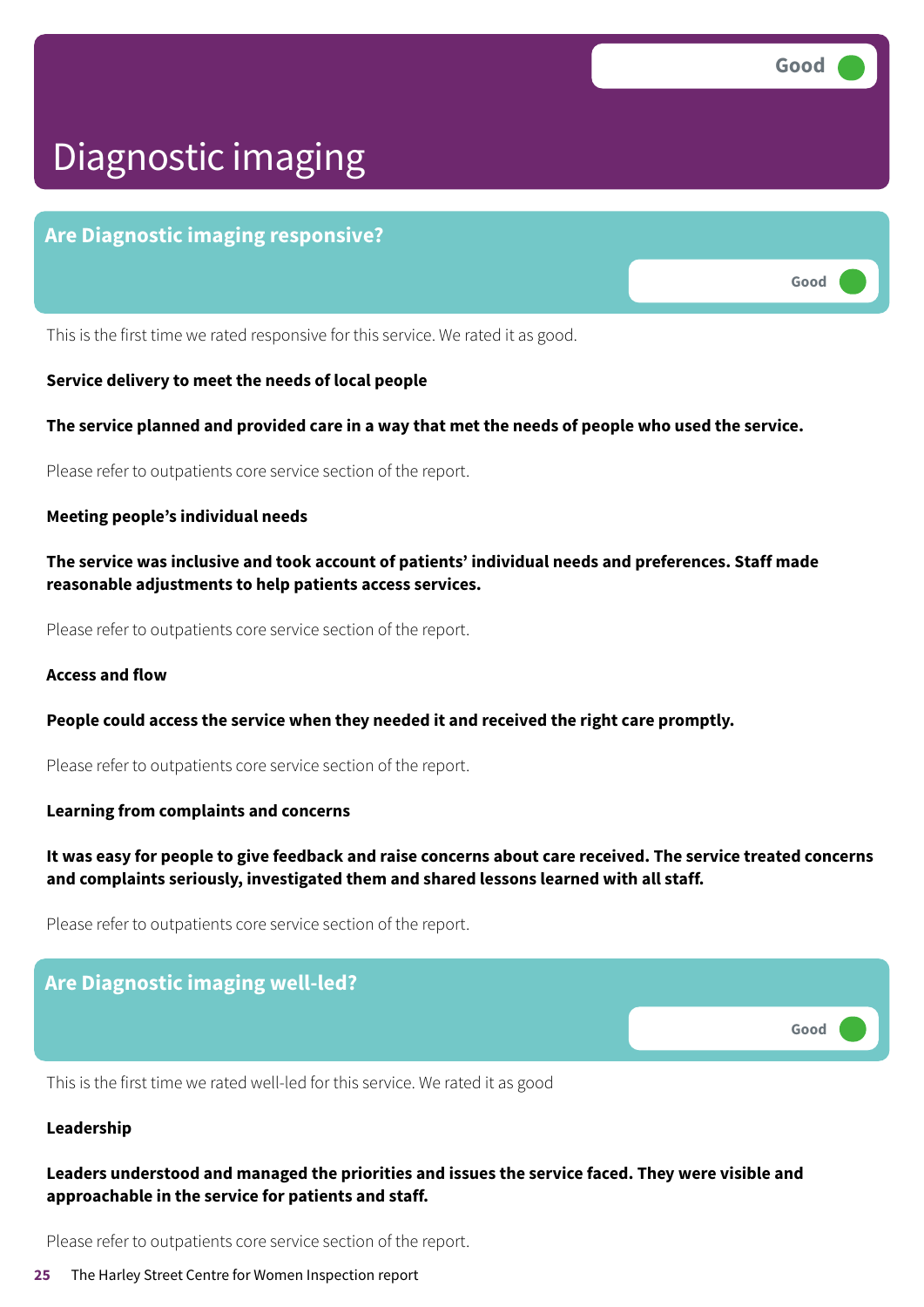# Diagnostic imaging

#### **Vision and Strategy**

#### **The service had a vision for what it wanted to achieve.**

Please refer to outpatients core service section of the report.

#### **Culture**

Staff felt respected, supported and valued. They were focused on the needs of patients receiving care. The service promoted equality and diversity in daily work. The service had an open culture where patients could **raise concerns without fear.**

Please refer to outpatients core service section of the report.

#### **Governance**

**The service had an appropriate governance system. Staff at all levels were clear about their roles and accountabilities and had regular opportunities to meet, discuss and learn from the performance of the service**.

Please refer to outpatients core service section of the report.

#### **Management of risk, issues and performance**

**Staff identified and escalated relevant risks and issues and identified actions to reduce their impact. They had plans to cope with unexpected events.**

Please refer to outpatients core service section of the report.

#### **Information Management**

#### **Staff could find the data they needed, in easily accessible formats, to understand performance, make decisions and improvements. The information systems were secure.**

Please refer to outpatients core service section of the report.

#### **Engagement**

#### **Leaders actively and openly engaged with patients and staff. They collaborated with staff to help improve services for patients.**

Please refer to outpatients core service section of the report.

#### **Learning, continuous improvement and innovation**

#### **All staff were committed to continually learning and improving services.**

**26** The Harley Street Centre for Women Inspection report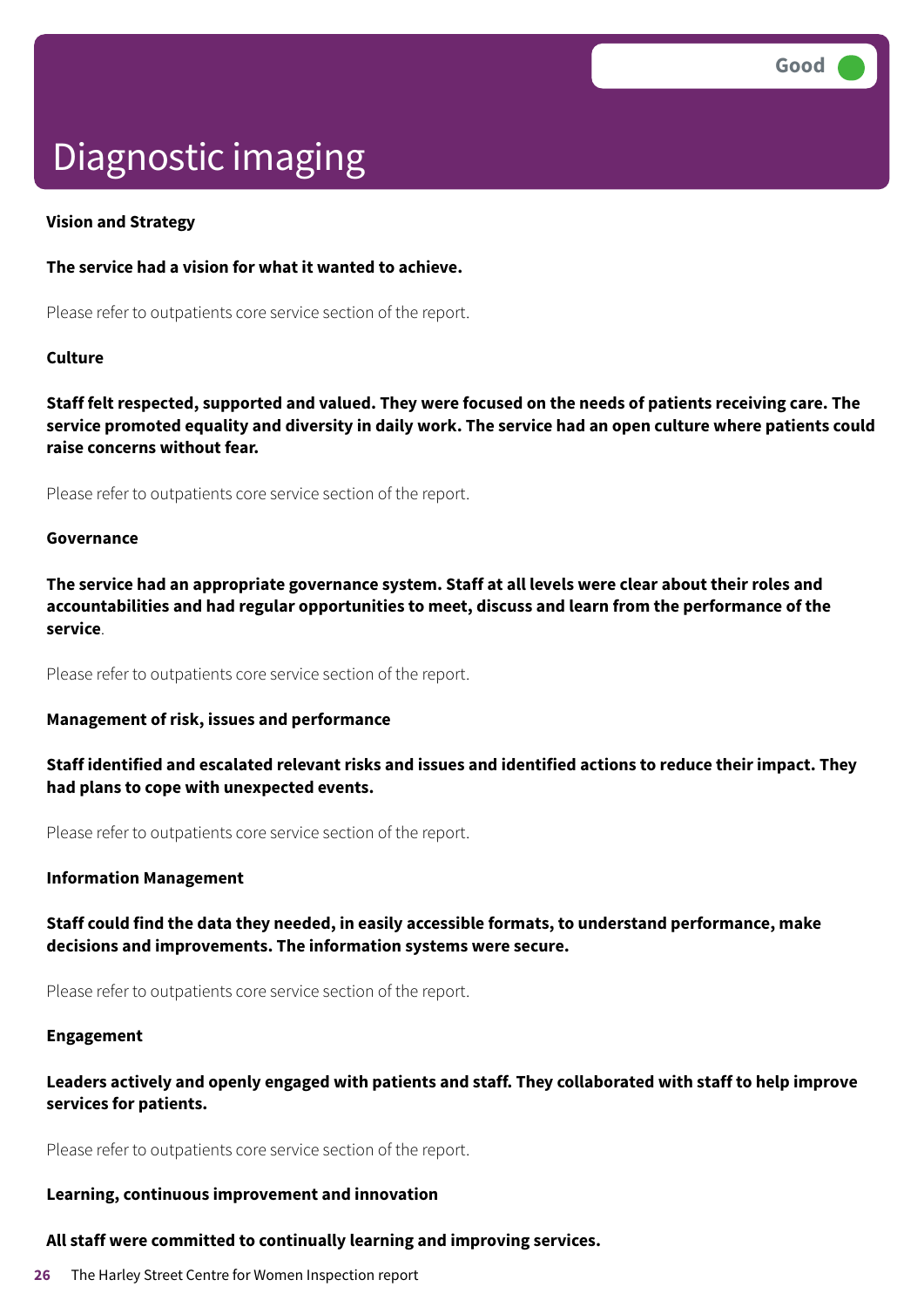# Diagnostic imaging

Please refer to outpatients core service section of the report.